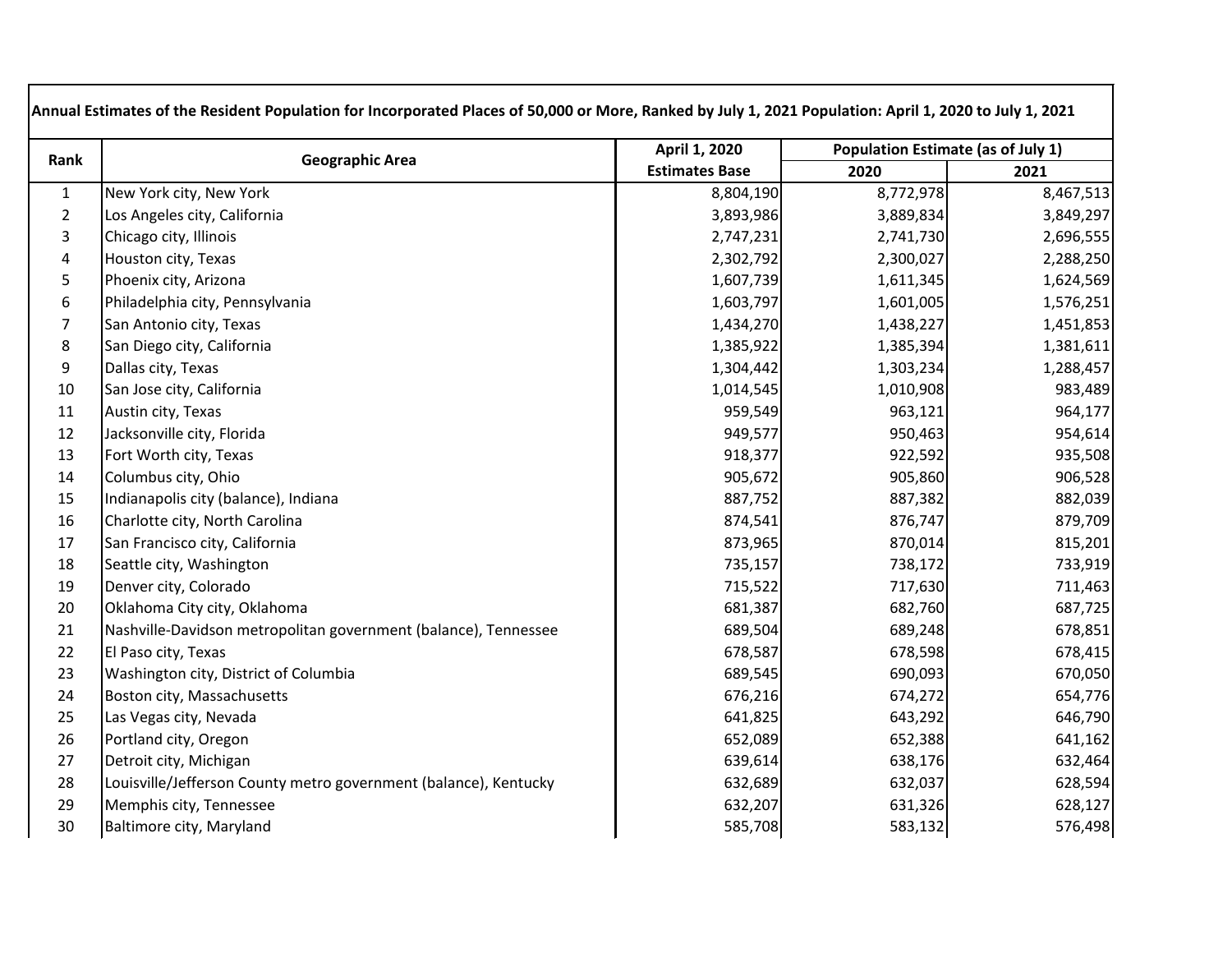| Rank | <b>Geographic Area</b>                   | April 1, 2020         | Population Estimate (as of July 1) |         |
|------|------------------------------------------|-----------------------|------------------------------------|---------|
|      |                                          | <b>Estimates Base</b> | 2020                               | 2021    |
| 31   | Milwaukee city, Wisconsin                | 577,235               | 576,301                            | 569,330 |
| 32   | Albuquerque city, New Mexico             | 564,563               | 564,648                            | 562,599 |
| 33   | Fresno city, California                  | 542,161               | 542,159                            | 544,510 |
| 34   | Tucson city, Arizona                     | 541,349               | 541,859                            | 543,242 |
| 35   | Sacramento city, California              | 522,754               | 523,416                            | 525,041 |
| 36   | Mesa city, Arizona                       | 504,500               | 505,860                            | 509,475 |
| 37   | Kansas City city, Missouri               | 507,969               | 507,932                            | 508,394 |
| 38   | Atlanta city, Georgia                    | 498,602               | 499,586                            | 496,461 |
| 39   | Omaha city, Nebraska                     | 490,627               | 491,168                            | 487,300 |
| 40   | Colorado Springs city, Colorado          | 479,260               | 480,213                            | 483,956 |
| 41   | Raleigh city, North Carolina             | 467,592               | 467,425                            | 469,124 |
| 42   | Virginia Beach city, Virginia            | 459,470               | 459,373                            | 457,672 |
| 43   | Long Beach city, California              | 466,302               | 464,759                            | 456,062 |
| 44   | Miami city, Florida                      | 442,265               | 441,889                            | 439,890 |
| 45   | Oakland city, California                 | 439,349               | 439,341                            | 433,823 |
| 46   | Minneapolis city, Minnesota              | 428,403               | 429,014                            | 425,336 |
| 47   | Tulsa city, Oklahoma                     | 412,458               | 412,629                            | 411,401 |
| 48   | Bakersfield city, California             | 402,907               | 403,401                            | 407,615 |
| 49   | Wichita city, Kansas                     | 397,070               | 397,117                            | 395,699 |
| 50   | Arlington city, Texas                    | 394,218               | 393,985                            | 392,786 |
| 51   | Aurora city, Colorado                    | 386,241               | 386,580                            | 389,347 |
| 52   | Tampa city, Florida                      | 382,769               | 383,980                            | 387,050 |
| 53   | New Orleans city, Louisiana              | 383,997               | 383,282                            | 376,971 |
| 54   | Cleveland city, Ohio                     | 373,091               | 372,032                            | 367,991 |
| 55   | Anaheim city, California                 | 347,015               | 347,089                            | 345,940 |
| 56   | Urban Honolulu CDP, Hawaii               | 350,943               | 349,800                            | 345,510 |
| 57   | Henderson city, Nevada                   | 317,521               | 319,055                            | 322,178 |
| 58   | Stockton city, California                | 320,759               | 320,745                            | 322,120 |
| 59   | Lexington-Fayette urban county, Kentucky | 322,570               | 322,403                            | 321,793 |
| 60   | Corpus Christi city, Texas               | 317,929               | 317,852                            | 317,773 |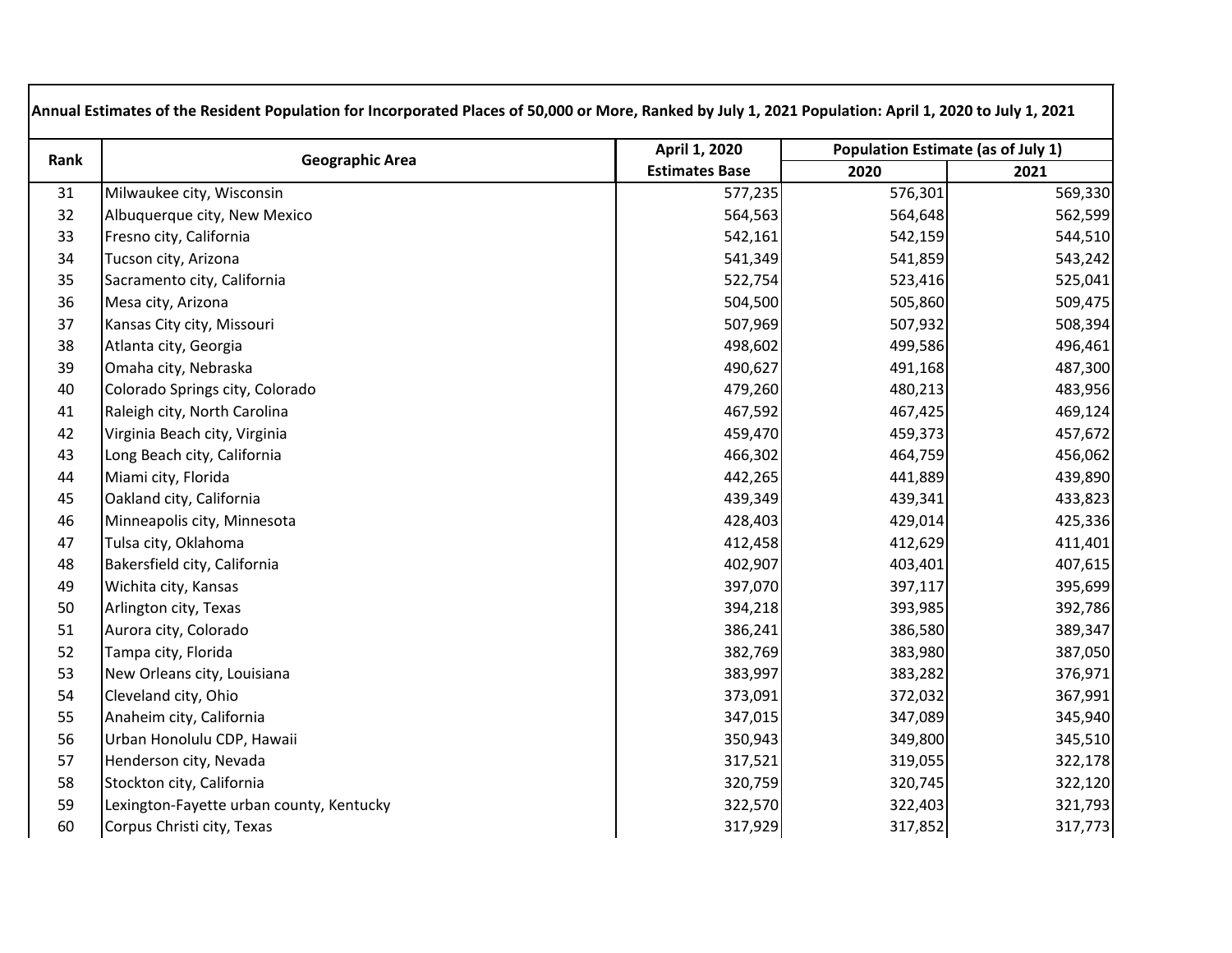| Rank | <b>Geographic Area</b>             | April 1, 2020         | <b>Population Estimate (as of July 1)</b> |         |
|------|------------------------------------|-----------------------|-------------------------------------------|---------|
|      |                                    | <b>Estimates Base</b> | 2020                                      | 2021    |
| 61   | Riverside city, California         | 314,347               | 314,655                                   | 317,261 |
| 62   | Santa Ana city, California         | 310,538               | 309,888                                   | 309,441 |
| 63   | Orlando city, Florida              | 307,674               | 307,603                                   | 309,154 |
| 64   | Irvine city, California            | 305,313               | 306,389                                   | 309,031 |
| 65   | Cincinnati city, Ohio              | 310,242               | 310,113                                   | 308,935 |
| 66   | Newark city, New Jersey            | 310,876               | 310,350                                   | 307,220 |
| 67   | St. Paul city, Minnesota           | 311,448               | 310,942                                   | 307,193 |
| 68   | Pittsburgh city, Pennsylvania      | 303,160               | 302,777                                   | 300,431 |
| 69   | Greensboro city, North Carolina    | 297,899               | 297,808                                   | 298,263 |
| 70   | St. Louis city, Missouri           | 301,578               | 300,528                                   | 293,310 |
| 71   | Lincoln city, Nebraska             | 291,114               | 291,383                                   | 292,657 |
| 72   | Plano city, Texas                  | 285,900               | 286,668                                   | 288,253 |
| 73   | Anchorage municipality, Alaska     | 291,247               | 290,637                                   | 288,121 |
| 74   | Durham city, North Carolina        | 283,547               | 284,400                                   | 285,527 |
| 75   | Jersey City city, New Jersey       | 292,412               | 291,927                                   | 283,927 |
| 76   | Chandler city, Arizona             | 276,330               | 277,556                                   | 279,458 |
| 77   | Chula Vista city, California       | 276,025               | 276,466                                   | 277,220 |
| 78   | Buffalo city, New York             | 278,302               | 277,908                                   | 276,807 |
| 79   | North Las Vegas city, Nevada       | 262,678               | 264,216                                   | 274,133 |
| 80   | Gilbert town, Arizona              | 268,302               | 269,206                                   | 273,136 |
| 81   | Madison city, Wisconsin            | 268,414               | 268,846                                   | 269,196 |
| 82   | Reno city, Nevada                  | 263,436               | 264,116                                   | 268,851 |
| 83   | Toledo city, Ohio                  | 270,726               | 270,041                                   | 268,508 |
| 84   | Fort Wayne city, Indiana           | 263,852               | 264,169                                   | 265,974 |
| 85   | Lubbock city, Texas                | 257,180               | 257,882                                   | 260,993 |
| 86   | St. Petersburg city, Florida       | 258,277               | 258,658                                   | 258,201 |
| 87   | Laredo city, Texas                 | 255,181               | 255,336                                   | 256,153 |
| 88   | Irving city, Texas                 | 256,793               | 256,873                                   | 254,198 |
| 89   | Chesapeake city, Virginia          | 249,422               | 249,679                                   | 251,269 |
| 90   | Winston-Salem city, North Carolina | 249,443               | 249,349                                   | 250,320 |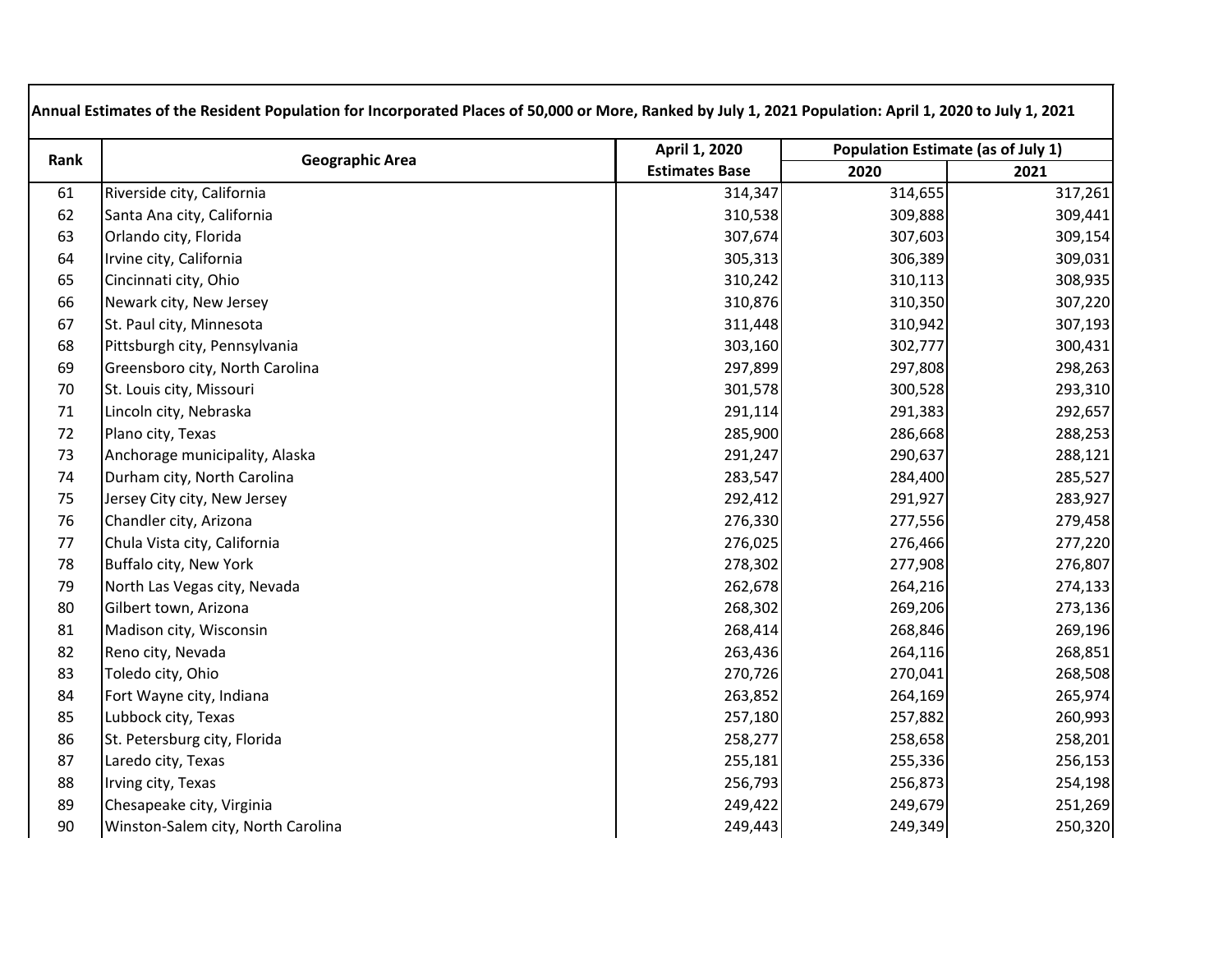| Rank | <b>Geographic Area</b>            | April 1, 2020         | Population Estimate (as of July 1) |         |
|------|-----------------------------------|-----------------------|------------------------------------|---------|
|      |                                   | <b>Estimates Base</b> | 2020                               | 2021    |
| 91   | Glendale city, Arizona            | 248,345               | 248,797                            | 249,630 |
| 92   | Scottsdale city, Arizona          | 241,488               | 241,933                            | 242,753 |
| 93   | Garland city, Texas               | 246,132               | 245,478                            | 242,035 |
| 94   | Boise City city, Idaho            | 235,670               | 235,829                            | 237,446 |
| 95   | Norfolk city, Virginia            | 238,005               | 237,591                            | 235,089 |
| 96   | Spokane city, Washington          | 228,831               | 228,850                            | 229,071 |
| 97   | Fremont city, California          | 232,084               | 231,673                            | 227,514 |
| 98   | Richmond city, Virginia           | 226,610               | 226,670                            | 226,604 |
| 99   | Santa Clarita city, California    | 229,213               | 228,487                            | 224,593 |
| 100  | San Bernardino city, California   | 221,898               | 221,784                            | 222,203 |
| 101  | Baton Rouge city, Louisiana       | 225,128               | 224,480                            | 222,185 |
| 102  | Hialeah city, Florida             | 223,017               | 222,153                            | 220,490 |
| 103  | Tacoma city, Washington           | 219,025               | 219,383                            | 219,205 |
| 104  | Modesto city, California          | 218,471               | 218,459                            | 218,771 |
| 105  | Port St. Lucie city, Florida      | 204,913               | 206,752                            | 217,523 |
| 106  | Huntsville city, Alabama          | 214,372               | 215,043                            | 216,963 |
| 107  | Des Moines city, Iowa             | 214,137               | 213,699                            | 212,031 |
| 108  | Moreno Valley city, California    | 208,865               | 209,213                            | 211,600 |
| 109  | Fontana city, California          | 208,766               | 208,810                            | 210,761 |
| 110  | Frisco city, Texas                | 200,675               | 202,786                            | 210,719 |
| 111  | Rochester city, New York          | 211,233               | 210,943                            | 210,606 |
| 112  | Yonkers city, New York            | 211,237               | 210,970                            | 209,530 |
| 113  | Fayetteville city, North Carolina | 208,871               | 208,576                            | 208,778 |
| 114  | Worcester city, Massachusetts     | 206,601               | 206,242                            | 205,918 |
| 115  | Columbus city, Georgia            | 206,922               | 206,960                            | 205,617 |
| 116  | Cape Coral city, Florida          | 194,979               | 196,290                            | 204,510 |
| 117  | McKinney city, Texas              | 195,057               | 197,122                            | 202,690 |
| 118  | Little Rock city, Arkansas        | 202,514               | 202,484                            | 201,998 |
| 119  | Oxnard city, California           | 202,185               | 202,242                            | 201,879 |
| 120  | Amarillo city, Texas              | 200,904               | 200,897                            | 201,234 |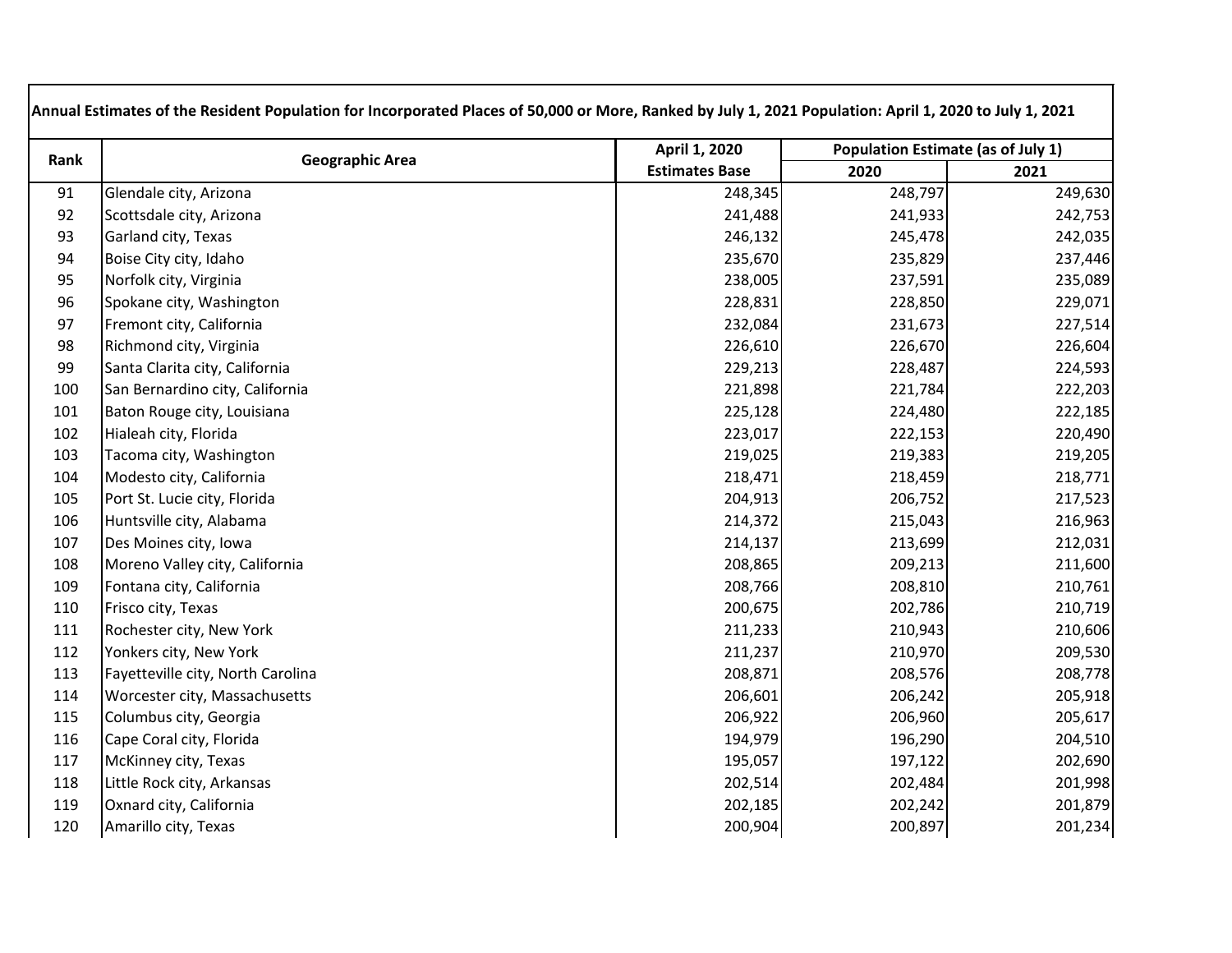| Rank | <b>Geographic Area</b>                                             | April 1, 2020         | Population Estimate (as of July 1) |         |
|------|--------------------------------------------------------------------|-----------------------|------------------------------------|---------|
|      |                                                                    | <b>Estimates Base</b> | 2020                               | 2021    |
| 121  | Augusta-Richmond County consolidated government (balance), Georgia | 202,123               | 201,850                            | 201,196 |
| 122  | Salt Lake City city, Utah                                          | 198,746               | 199,587                            | 200,478 |
| 123  | Montgomery city, Alabama                                           | 200,567               | 200,006                            | 198,665 |
| 124  | Birmingham city, Alabama                                           | 200,763               | 200,133                            | 197,575 |
| 125  | Grand Rapids city, Michigan                                        | 198,487               | 198,173                            | 197,416 |
| 126  | Grand Prairie city, Texas                                          | 196,272               | 196,331                            | 197,347 |
| 127  | Overland Park city, Kansas                                         | 197,295               | 197,587                            | 197,106 |
| 128  | Tallahassee city, Florida                                          | 196,068               | 196,342                            | 197,102 |
| 129  | Huntington Beach city, California                                  | 199,140               | 198,707                            | 196,652 |
| 130  | Sioux Falls city, South Dakota                                     | 192,683               | 193,233                            | 196,528 |
| 131  | Peoria city, Arizona                                               | 191,052               | 191,985                            | 194,917 |
| 132  | Knoxville city, Tennessee                                          | 190,011               | 190,594                            | 192,648 |
| 133  | Glendale city, California                                          | 196,841               | 196,208                            | 192,366 |
| 134  | Vancouver city, Washington                                         | 190,810               | 191,071                            | 192,169 |
| 135  | Providence city, Rhode Island                                      | 190,284               | 190,101                            | 189,692 |
| 136  | Akron city, Ohio                                                   | 190,534               | 190,164                            | 189,347 |
| 137  | Brownsville city, Texas                                            | 186,611               | 186,762                            | 187,831 |
| 138  | Mobile city, Alabama                                               | 186,833               | 186,411                            | 184,952 |
| 139  | Newport News city, Virginia                                        | 186,247               | 185,916                            | 184,587 |
| 140  | Tempe city, Arizona                                                | 179,765               | 180,823                            | 184,118 |
| 141  | Shreveport city, Louisiana                                         | 187,993               | 187,338                            | 184,021 |
| 142  | Chattanooga city, Tennessee                                        | 181,234               | 181,624                            | 182,113 |
| 143  | Fort Lauderdale city, Florida                                      | 182,817               | 182,789                            | 181,668 |
| 144  | Aurora city, Illinois                                              | 180,688               | 180,355                            | 179,266 |
| 145  | Elk Grove city, California                                         | 177,145               | 177,632                            | 178,997 |
| 146  | Ontario city, California                                           | 175,518               | 175,945                            | 177,963 |
| 147  | Salem city, Oregon                                                 | 175,432               | 175,806                            | 177,723 |
| 148  | Cary town, North Carolina                                          | 174,754               | 175,389                            | 176,987 |
| 149  | Santa Rosa city, California                                        | 178,155               | 177,882                            | 176,938 |
| 150  | Rancho Cucamonga city, California                                  | 174,628               | 174,572                            | 175,142 |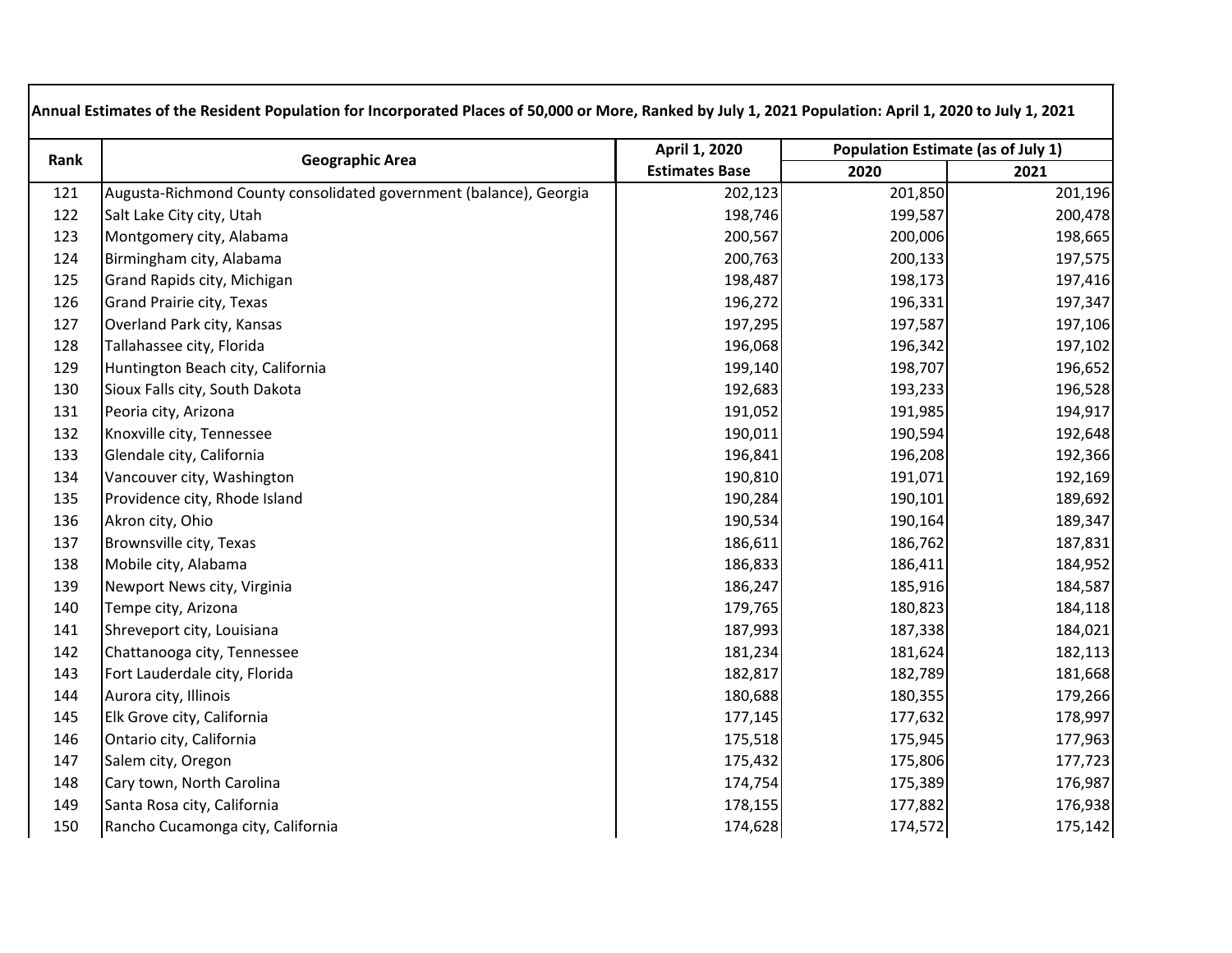| Rank | <b>Geographic Area</b>          | April 1, 2020         | <b>Population Estimate (as of July 1)</b> |         |
|------|---------------------------------|-----------------------|-------------------------------------------|---------|
|      |                                 | <b>Estimates Base</b> | 2020                                      | 2021    |
| 151  | Eugene city, Oregon             | 174,753               | 174,802                                   | 175,096 |
| 152  | Oceanside city, California      | 174,352               | 174,128                                   | 172,982 |
| 153  | Clarksville city, Tennessee     | 166,634               | 167,258                                   | 170,957 |
| 154  | Garden Grove city, California   | 172,144               | 171,829                                   | 170,488 |
| 155  | Lancaster city, California      | 173,305               | 172,862                                   | 170,150 |
| 156  | Springfield city, Missouri      | 169,767               | 169,626                                   | 169,724 |
| 157  | Pembroke Pines city, Florida    | 171,163               | 170,981                                   | 169,391 |
| 158  | Fort Collins city, Colorado     | 168,972               | 169,032                                   | 168,538 |
| 159  | Palmdale city, California       | 169,913               | 169,279                                   | 165,761 |
| 160  | Salinas city, California        | 163,687               | 163,397                                   | 162,791 |
| 161  | Hayward city, California        | 163,635               | 163,269                                   | 159,827 |
| 162  | Corona city, California         | 157,265               | 157,570                                   | 159,743 |
| 163  | Paterson city, New Jersey       | 159,674               | 159,419                                   | 157,794 |
| 164  | Murfreesboro city, Tennessee    | 152,437               | 153,342                                   | 157,519 |
| 165  | Macon-Bibb County, Georgia      | 157,346               | 157,104                                   | 156,762 |
| 166  | Lakewood city, Colorado         | 155,944               | 156,143                                   | 156,605 |
| 167  | Killeen city, Texas             | 152,570               | 153,044                                   | 156,261 |
| 168  | Springfield city, Massachusetts | 155,913               | 155,556                                   | 154,789 |
| 169  | Alexandria city, Virginia       | 159,467               | 159,097                                   | 154,706 |
| 170  | Kansas City city, Kansas        | 156,602               | 156,241                                   | 154,545 |
| 171  | Sunnyvale city, California      | 156,291               | 155,860                                   | 152,258 |
| 172  | Hollywood city, Florida         | 153,061               | 152,705                                   | 152,131 |
| 173  | Roseville city, California      | 147,817               | 148,435                                   | 151,901 |
| 174  | Charleston city, South Carolina | 150,522               | 150,903                                   | 151,612 |
| 175  | Escondido city, California      | 151,271               | 151,260                                   | 150,665 |
| 176  | Joliet city, Illinois           | 150,352               | 150,199                                   | 150,372 |
| 177  | Jackson city, Mississippi       | 153,643               | 152,846                                   | 149,761 |
| 178  | Bellevue city, Washington       | 152,045               | 151,839                                   | 149,440 |
| 179  | Surprise city, Arizona          | 143,261               | 144,412                                   | 149,191 |
| 180  | Naperville city, Illinois       | 149,427               | 149,279                                   | 149,104 |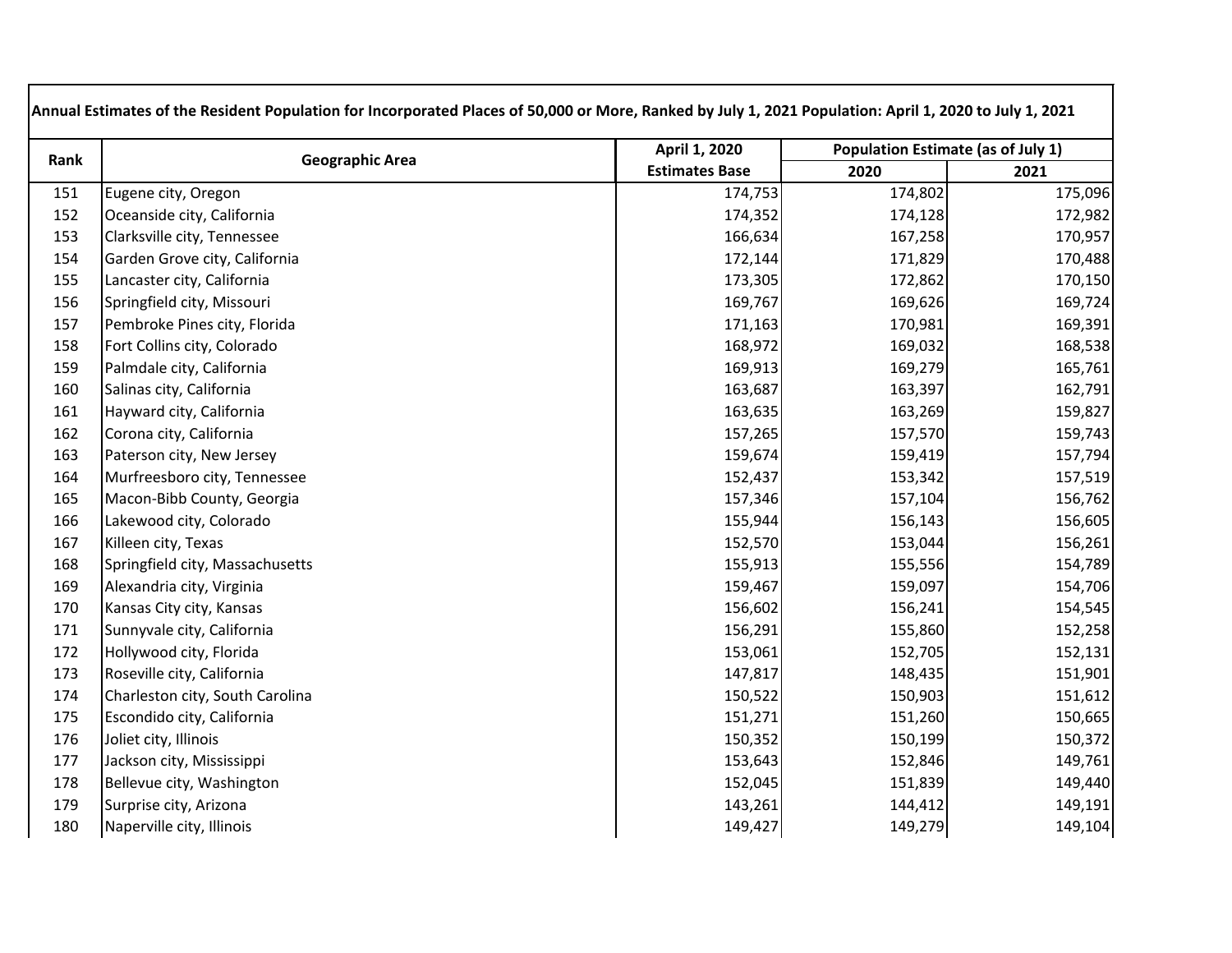| Rank | <b>Geographic Area</b>        | April 1, 2020         | Population Estimate (as of July 1) |         |
|------|-------------------------------|-----------------------|------------------------------------|---------|
|      |                               | <b>Estimates Base</b> | 2020                               | 2021    |
| 181  | Pasadena city, Texas          | 151,955               | 151,347                            | 148,626 |
| 182  | Pomona city, California       | 151,554               | 151,128                            | 148,338 |
| 183  | Bridgeport city, Connecticut  | 148,692               | 148,271                            | 148,333 |
| 184  | Denton city, Texas            | 141,123               | 142,302                            | 148,146 |
| 185  | Rockford city, Illinois       | 149,009               | 148,719                            | 147,711 |
| 186  | Mesquite city, Texas          | 150,308               | 149,680                            | 147,691 |
| 187  | Savannah city, Georgia        | 148,095               | 147,701                            | 147,088 |
| 188  | Syracuse city, New York       | 147,363               | 147,033                            | 146,103 |
| 189  | McAllen city, Texas           | 142,242               | 142,347                            | 143,920 |
| 190  | Torrance city, California     | 147,323               | 146,769                            | 143,600 |
| 191  | Olathe city, Kansas           | 141,238               | 141,400                            | 143,014 |
| 192  | Visalia city, California      | 141,561               | 141,828                            | 142,978 |
| 193  | Thornton city, Colorado       | 141,935               | 142,166                            | 142,610 |
| 194  | Fullerton city, California    | 143,367               | 143,173                            | 141,874 |
| 195  | Gainesville city, Florida     | 139,835               | 139,929                            | 140,398 |
| 196  | Waco city, Texas              | 137,948               | 138,289                            | 139,594 |
| 197  | West Valley City city, Utah   | 140,571               | 140,209                            | 139,110 |
| 198  | Warren city, Michigan         | 139,407               | 139,129                            | 138,130 |
| 199  | Hampton city, Virginia        | 137,148               | 137,131                            | 137,746 |
| 200  | Dayton city, Ohio             | 138,310               | 138,060                            | 137,571 |
| 201  | Columbia city, South Carolina | 137,300               | 137,314                            | 137,541 |
| 202  | Orange city, California       | 138,992               | 138,680                            | 137,264 |
| 203  | Cedar Rapids city, Iowa       | 137,664               | 137,581                            | 136,467 |
| 204  | Stamford city, Connecticut    | 135,445               | 135,685                            | 136,309 |
| 205  | Victorville city, California  | 134,550               | 134,742                            | 135,950 |
| 206  | Pasadena city, California     | 138,679               | 138,196                            | 135,732 |
| 207  | Elizabeth city, New Jersey    | 137,316               | 136,848                            | 135,407 |
| 208  | New Haven city, Connecticut   | 133,924               | 133,966                            | 135,081 |
| 209  | Miramar city, Florida         | 134,676               | 134,373                            | 135,077 |
| 210  | Kent city, Washington         | 136,750               | 136,628                            | 134,835 |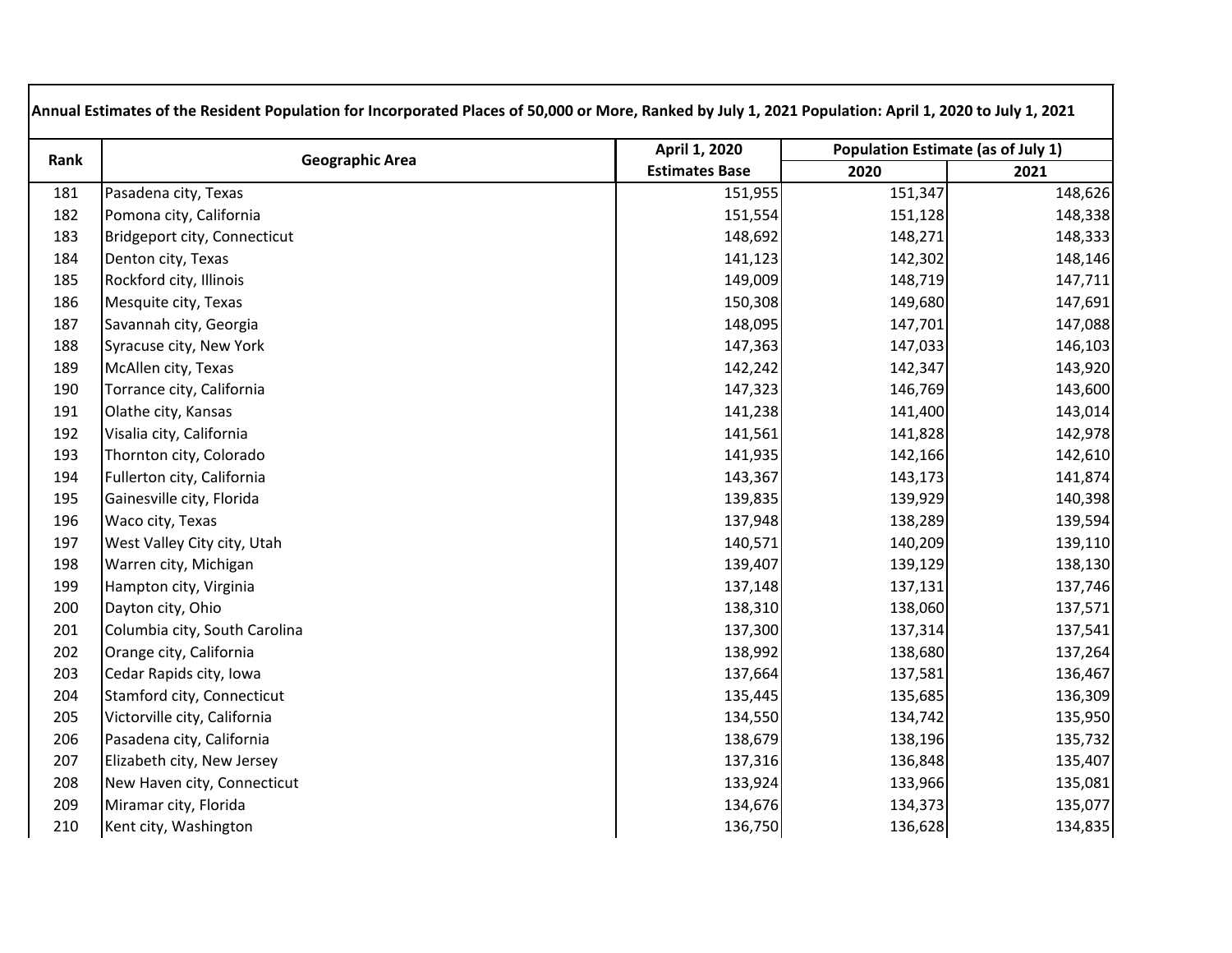| Rank | <b>Geographic Area</b>                                     | April 1, 2020         | Population Estimate (as of July 1) |         |
|------|------------------------------------------------------------|-----------------------|------------------------------------|---------|
|      |                                                            | <b>Estimates Base</b> | 2020                               | 2021    |
| 211  | Sterling Heights city, Michigan                            | 134,348               | 134,151                            | 133,269 |
| 212  | Carrollton city, Texas                                     | 133,348               | 133,409                            | 133,251 |
| 213  | Coral Springs city, Florida                                | 134,366               | 134,027                            | 132,822 |
| 214  | Midland city, Texas                                        | 132,448               | 132,720                            | 131,325 |
| 215  | Norman city, Oklahoma                                      | 127,224               | 127,321                            | 128,097 |
| 216  | Athens-Clarke County unified government (balance), Georgia | 127,320               | 127,141                            | 127,358 |
| 217  | Santa Clara city, California                               | 127,452               | 127,426                            | 127,151 |
| 218  | Columbia city, Missouri                                    | 125,691               | 125,852                            | 126,853 |
| 219  | Fargo city, North Dakota                                   | 125,830               | 125,853                            | 126,748 |
| 220  | Pearland city, Texas                                       | 125,944               | 126,086                            | 125,990 |
| 221  | Simi Valley city, California                               | 126,487               | 126,366                            | 125,975 |
| 222  | Meridian city, Idaho                                       | 118,099               | 119,729                            | 125,963 |
| 222  | Topeka city, Kansas                                        | 126,515               | 126,269                            | 125,963 |
| 224  | Allentown city, Pennsylvania                               | 126,092               | 125,971                            | 125,944 |
| 225  | Thousand Oaks city, California                             | 126,926               | 126,652                            | 125,754 |
| 226  | Abilene city, Texas                                        | 124,797               | 124,954                            | 125,070 |
| 227  | Vallejo city, California                                   | 126,035               | 125,839                            | 124,886 |
| 228  | Concord city, California                                   | 125,389               | 125,176                            | 124,074 |
| 229  | Round Rock city, Texas                                     | 119,519               | 120,498                            | 123,876 |
| 230  | Arvada city, Colorado                                      | 124,539               | 124,478                            | 123,436 |
| 231  | Clovis city, California                                    | 120,254               | 120,674                            | 122,989 |
| 232  | Palm Bay city, Florida                                     | 119,874               | 120,181                            | 122,942 |
| 233  | Independence city, Missouri                                | 123,028               | 122,927                            | 122,088 |
| 234  | Lafayette city, Louisiana                                  | 122,018               | 121,996                            | 121,771 |
| 235  | Ann Arbor city, Michigan                                   | 122,830               | 122,531                            | 121,536 |
| 236  | Rochester city, Minnesota                                  | 121,244               | 121,396                            | 121,465 |
| 237  | Hartford city, Connecticut                                 | 121,219               | 120,957                            | 120,576 |
| 238  | <b>College Station city, Texas</b>                         | 118,180               | 118,441                            | 120,019 |
| 239  | Fairfield city, California                                 | 119,793               | 119,827                            | 119,705 |
| 240  | Wilmington city, North Carolina                            | 115,955               | 116,146                            | 117,643 |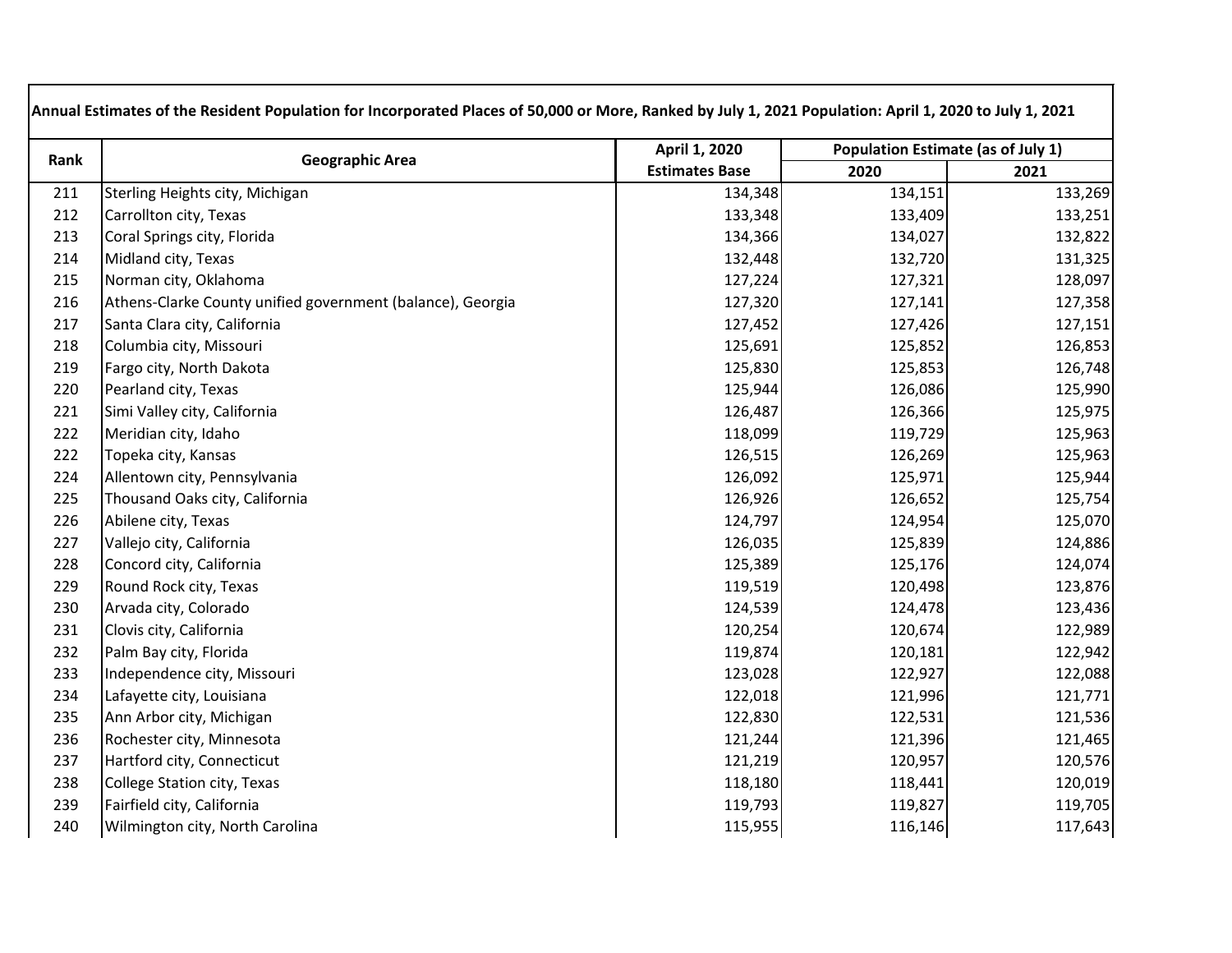| Rank | <b>Geographic Area</b>                | April 1, 2020         | <b>Population Estimate (as of July 1)</b> |         |
|------|---------------------------------------|-----------------------|-------------------------------------------|---------|
|      |                                       | <b>Estimates Base</b> | 2020                                      | 2021    |
| 241  | North Charleston city, South Carolina | 115,113               | 115,771                                   | 117,472 |
| 242  | Billings city, Montana                | 117,077               | 117,026                                   | 117,445 |
| 243  | West Palm Beach city, Florida         | 117,151               | 117,179                                   | 117,286 |
| 244  | Berkeley city, California             | 119,693               | 119,463                                   | 117,145 |
| 245  | Cambridge city, Massachusetts         | 117,779               | 117,699                                   | 117,090 |
| 246  | Clearwater city, Florida              | 117,227               | 117,046                                   | 116,674 |
| 247  | West Jordan city, Utah                | 117,190               | 117,186                                   | 116,541 |
| 248  | Evansville city, Indiana              | 117,298               | 117,258                                   | 116,486 |
| 249  | Richardson city, Texas                | 117,973               | 117,792                                   | 116,382 |
| 250  | Broken Arrow city, Oklahoma           | 113,730               | 114,024                                   | 116,330 |
| 251  | Richmond city, California             | 116,287               | 116,238                                   | 115,639 |
| 252  | League City city, Texas               | 114,426               | 114,686                                   | 115,595 |
| 253  | Manchester city, New Hampshire        | 115,555               | 115,354                                   | 115,462 |
| 254  | Lakeland city, Florida                | 111,881               | 112,558                                   | 115,425 |
| 255  | Carlsbad city, California             | 114,972               | 115,073                                   | 115,302 |
| 256  | Antioch city, California              | 115,360               | 115,252                                   | 114,794 |
| 257  | Westminster city, Colorado            | 116,375               | 116,304                                   | 114,561 |
| 258  | High Point city, North Carolina       | 113,887               | 113,892                                   | 114,086 |
| 259  | Provo city, Utah                      | 114,189               | 114,048                                   | 114,084 |
| 260  | Lowell city, Massachusetts            | 115,441               | 115,264                                   | 113,994 |
| 261  | Elgin city, Illinois                  | 114,809               | 114,621                                   | 113,911 |
| 262  | Waterbury city, Connecticut           | 114,446               | 114,159                                   | 113,811 |
| 263  | Springfield city, Illinois            | 114,461               | 114,245                                   | 113,394 |
| 264  | Gresham city, Oregon                  | 114,507               | 114,637                                   | 113,103 |
| 265  | Murrieta city, California             | 111,050               | 111,351                                   | 112,991 |
| 266  | Lewisville city, Texas                | 111,676               | 112,336                                   | 112,944 |
| 267  | Las Cruces city, New Mexico           | 111,507               | 111,738                                   | 112,914 |
| 268  | Lansing city, Michigan                | 112,954               | 112,796                                   | 112,684 |
| 269  | Beaumont city, Texas                  | 114,586               | 114,239                                   | 112,556 |
| 270  | Odessa city, Texas                    | 114,368               | 114,852                                   | 112,483 |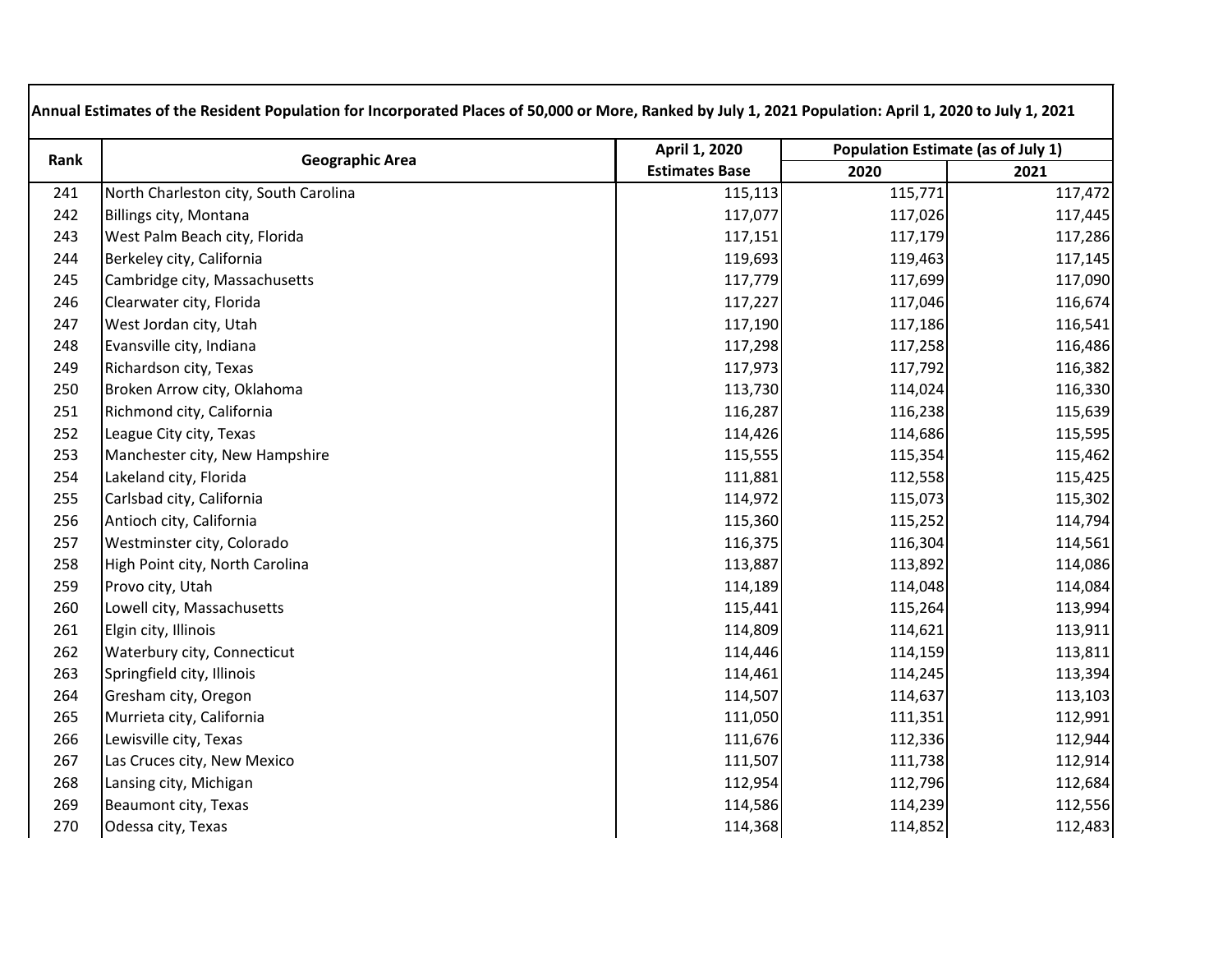| Rank | <b>Geographic Area</b>                      | April 1, 2020         | Population Estimate (as of July 1) |         |
|------|---------------------------------------------|-----------------------|------------------------------------|---------|
|      |                                             | <b>Estimates Base</b> | 2020                               | 2021    |
| 271  | Pueblo city, Colorado                       | 111,925               | 112,119                            | 112,368 |
| 272  | Peoria city, Illinois                       | 113,173               | 112,792                            | 111,666 |
| 273  | Downey city, California                     | 114,558               | 114,118                            | 111,645 |
| 274  | Pompano Beach city, Florida                 | 112,117               | 111,966                            | 111,348 |
| 275  | Miami Gardens city, Florida                 | 111,579               | 111,085                            | 110,867 |
| 276  | Temecula city, California                   | 110,130               | 110,086                            | 110,846 |
| 277  | Everett city, Washington                    | 110,723               | 110,930                            | 110,812 |
| 278  | Costa Mesa city, California                 | 111,915               | 111,723                            | 110,750 |
| 279  | San Buenaventura (Ventura) city, California | 110,600               | 110,413                            | 109,925 |
| 280  | Sparks city, Nevada                         | 108,772               | 109,121                            | 109,796 |
| 281  | Santa Maria city, California                | 109,903               | 109,904                            | 109,711 |
| 282  | Sugar Land city, Texas                      | 111,046               | 110,775                            | 109,373 |
| 283  | Greeley city, Colorado                      | 108,935               | 109,388                            | 109,323 |
| 284  | South Fulton city, Georgia                  | 107,524               | 107,623                            | 108,575 |
| 285  | Dearborn city, Michigan                     | 109,910               | 109,657                            | 108,420 |
| 286  | Concord city, North Carolina                | 105,186               | 105,769                            | 107,697 |
| 287  | Tyler city, Texas                           | 105,735               | 105,976                            | 107,192 |
| 288  | Sandy Springs city, Georgia                 | 108,134               | 108,172                            | 107,180 |
| 289  | West Covina city, California                | 109,772               | 109,345                            | 107,017 |
| 290  | Green Bay city, Wisconsin                   | 107,300               | 107,114                            | 107,015 |
| 291  | Centennial city, Colorado                   | 108,353               | 108,095                            | 106,966 |
| 292  | Jurupa Valley city, California              | 105,107               | 105,306                            | 106,941 |
| 293  | El Monte city, California                   | 109,554               | 109,166                            | 106,907 |
| 294  | Allen city, Texas                           | 104,786               | 105,628                            | 106,874 |
| 295  | Hillsboro city, Oregon                      | 106,448               | 106,922                            | 106,633 |
| 296  | Menifee city, California                    | 102,654               | 103,227                            | 106,401 |
| 297  | Nampa city, Idaho                           | 100,252               | 101,124                            | 106,186 |
| 298  | Spokane Valley city, Washington             | 103,317               | 103,778                            | 105,905 |
| 299  | Rio Rancho city, New Mexico                 | 103,977               | 104,257                            | 105,834 |
| 300  | Brockton city, Massachusetts                | 105,652               | 105,579                            | 105,446 |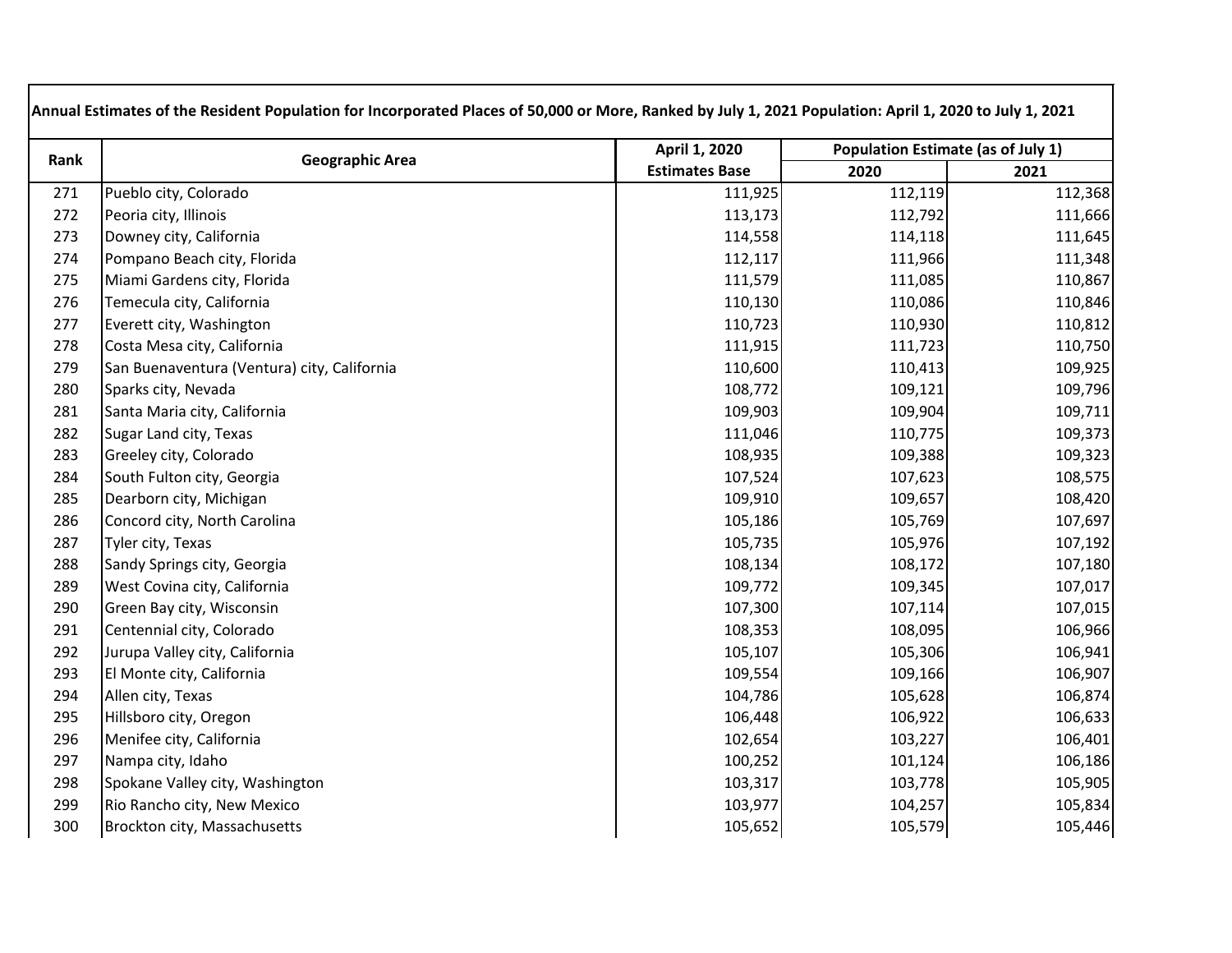| Rank | <b>Geographic Area</b>          | April 1, 2020         | Population Estimate (as of July 1) |         |
|------|---------------------------------|-----------------------|------------------------------------|---------|
|      |                                 | <b>Estimates Base</b> | 2020                               | 2021    |
| 301  | El Cajon city, California       | 106,286               | 106,176                            | 105,432 |
| 302  | Burbank city, California        | 107,563               | 107,320                            | 105,401 |
| 303  | Inglewood city, California      | 107,961               | 107,534                            | 105,181 |
| 304  | Renton city, Washington         | 106,966               | 106,763                            | 105,179 |
| 305  | Davie town, Florida             | 105,719               | 105,553                            | 104,882 |
| 306  | Rialto city, California         | 104,216               | 104,199                            | 104,394 |
| 307  | Boulder city, Colorado          | 105,414               | 105,262                            | 104,175 |
| 308  | South Bend city, Indiana        | 103,675               | 103,527                            | 103,353 |
| 309  | Vacaville city, California      | 102,675               | 102,672                            | 103,078 |
| 310  | Wichita Falls city, Texas       | 102,498               | 102,640                            | 102,988 |
| 311  | Lee's Summit city, Missouri     | 101,160               | 101,600                            | 102,781 |
| 312  | Edinburg city, Texas            | 99,678                | 100,039                            | 102,483 |
| 313  | Chico city, California          | 102,849               | 102,177                            | 102,338 |
| 314  | San Mateo city, California      | 105,674               | 105,308                            | 102,200 |
| 315  | Bend city, Oregon               | 99,126                | 99,533                             | 102,059 |
| 316  | Goodyear city, Arizona          | 95,003                | 96,534                             | 101,733 |
| 317  | Buckeye city, Arizona           | 91,154                | 93,314                             | 101,315 |
| 318  | Daly City city, California      | 104,940               | 104,571                            | 101,243 |
| 319  | Fishers city, Indiana           | 99,053                | 99,451                             | 101,171 |
| 320  | Quincy city, Massachusetts      | 101,685               | 101,606                            | 101,119 |
| 321  | Davenport city, Iowa            | 101,728               | 101,584                            | 101,009 |
| 322  | Hesperia city, California       | 100,038               | 100,200                            | 100,971 |
| 323  | New Bedford city, Massachusetts | 101,044               | 100,970                            | 100,941 |
| 324  | Lynn city, Massachusetts        | 101,238               | 101,118                            | 100,843 |
| 325  | Carmel city, Indiana            | 99,777                | 99,892                             | 100,777 |
| 326  | Longmont city, Colorado         | 100,119               | 100,359                            | 100,758 |
| 327  | Tuscaloosa city, Alabama        | 99,706                | 99,960                             | 100,618 |
| 328  | Norwalk city, California        | 102,910               | 102,532                            | 100,373 |
| 329  | St. George city, Utah           | 95,284                | 95,927                             | 99,958  |
| 330  | San Angelo city, Texas          | 100,006               | 100,093                            | 99,667  |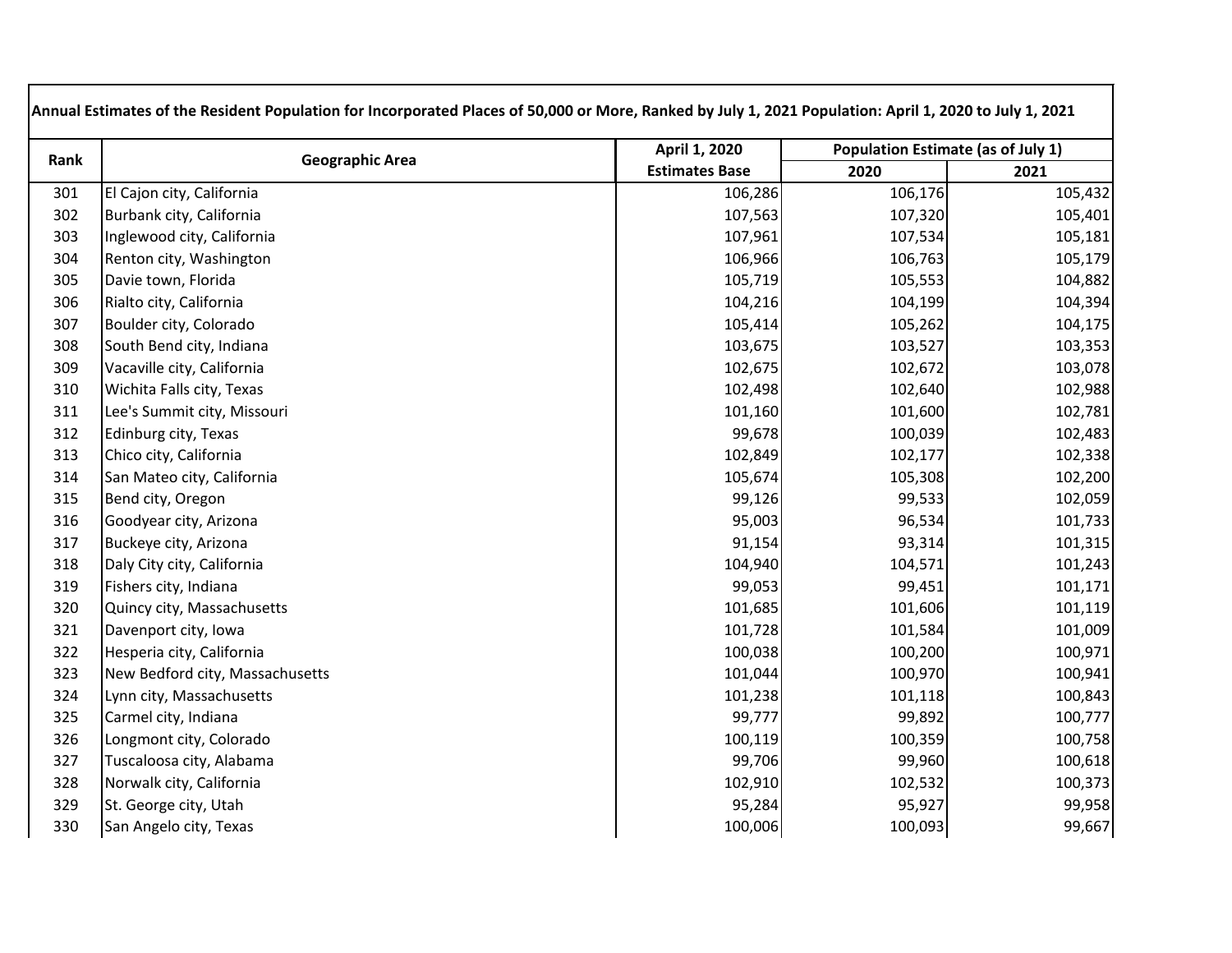| Rank | <b>Geographic Area</b>         | April 1, 2020         | Population Estimate (as of July 1) |        |
|------|--------------------------------|-----------------------|------------------------------------|--------|
|      |                                | <b>Estimates Base</b> | 2020                               | 2021   |
| 331  | Kenosha city, Wisconsin        | 99,882                | 99,733                             | 99,286 |
| 332  | Federal Way city, Washington   | 101,131               | 101,019                            | 99,037 |
| 333  | Roanoke city, Virginia         | 100,011               | 99,875                             | 98,865 |
| 334  | New Braunfels city, Texas      | 90,136                | 91,319                             | 98,857 |
| 335  | Vista city, California         | 98,484                | 98,508                             | 98,655 |
| 336  | Albany city, New York          | 99,345                | 99,133                             | 98,617 |
| 337  | Beaverton city, Oregon         | 97,521                | 97,447                             | 98,216 |
| 338  | Orem city, Utah                | 98,070                | 98,294                             | 97,861 |
| 339  | Portsmouth city, Virginia      | 97,915                | 98,015                             | 97,840 |
| 340  | Yuma city, Arizona             | 95,814                | 96,034                             | 97,093 |
| 341  | Yakima city, Washington        | 96,873                | 96,890                             | 96,578 |
| 342  | Suffolk city, Virginia         | 94,324                | 94,685                             | 96,194 |
| 343  | Sunrise city, Florida          | 97,313                | 97,035                             | 96,021 |
| 344  | Boca Raton city, Florida       | 96,358                | 96,241                             | 95,787 |
| 345  | Deltona city, Florida          | 94,158                | 94,438                             | 95,782 |
| 346  | Tracy city, California         | 93,356                | 93,590                             | 95,387 |
| 347  | Edmond city, Oklahoma          | 94,498                | 94,740                             | 95,341 |
| 348  | Lawrence city, Kansas          | 94,909                | 94,933                             | 95,256 |
| 349  | Fayetteville city, Arkansas    | 93,582                | 94,020                             | 95,230 |
| 350  | Sandy city, Utah               | 97,430                | 97,039                             | 95,050 |
| 351  | San Marcos city, California    | 94,914                | 94,973                             | 94,926 |
| 352  | Reading city, Pennsylvania     | 95,097                | 94,981                             | 94,844 |
| 353  | Livonia city, Michigan         | 95,531                | 95,336                             | 94,422 |
| 354  | Conroe city, Texas             | 89,148                | 90,358                             | 94,400 |
| 355  | Asheville city, North Carolina | 94,539                | 94,406                             | 94,067 |
| 356  | Erie city, Pennsylvania        | 94,823                | 94,639                             | 93,999 |
| 357  | Fall River city, Massachusetts | 93,938                | 93,885                             | 93,884 |
| 358  | Palm Coast city, Florida       | 89,310                | 89,748                             | 93,833 |
| 359  | O'Fallon city, Missouri        | 91,390                | 91,643                             | 93,644 |
| 360  | Compton city, California       | 95,959                | 95,611                             | 93,597 |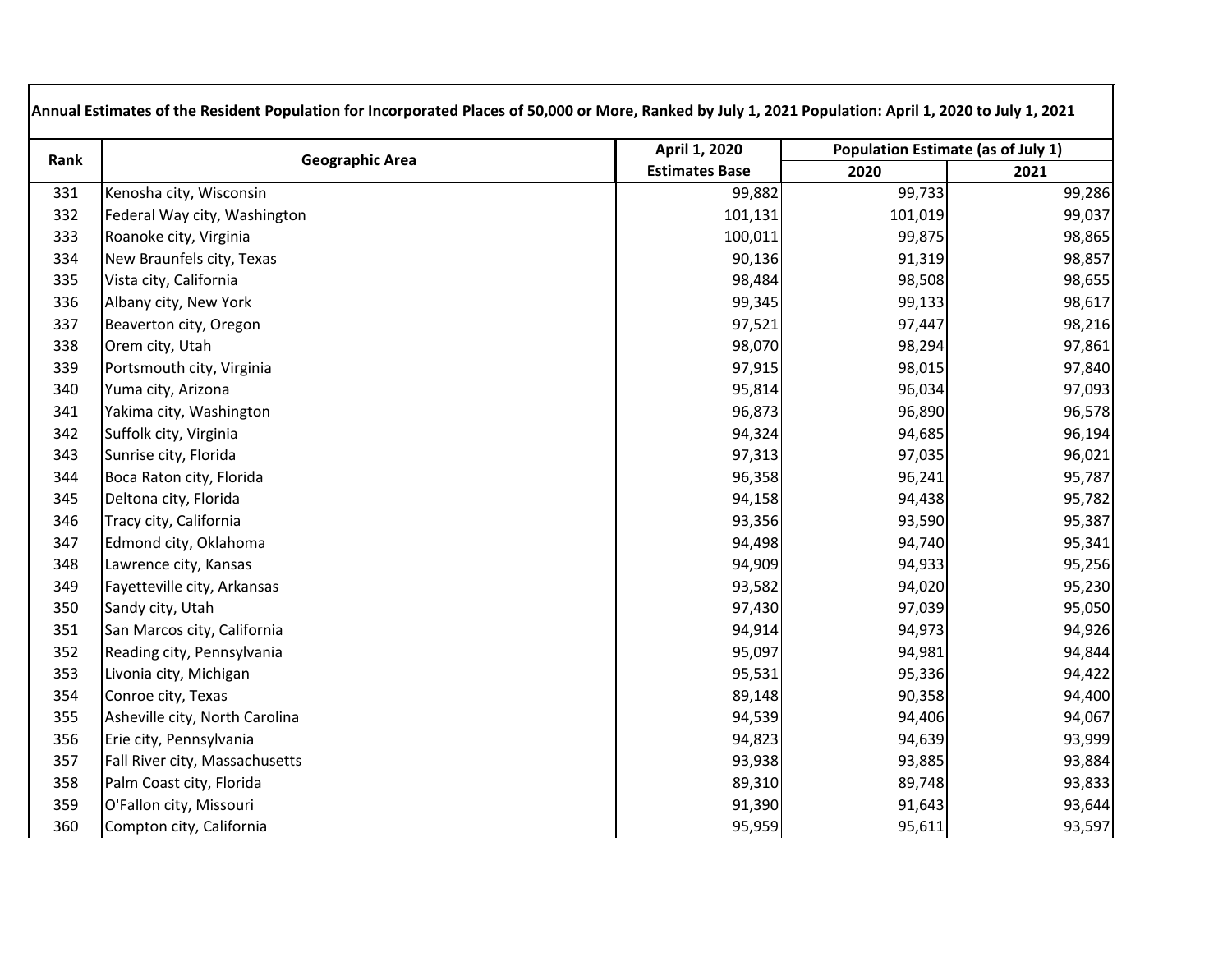| Rank | <b>Geographic Area</b>              | April 1, 2020         | Population Estimate (as of July 1) |        |
|------|-------------------------------------|-----------------------|------------------------------------|--------|
|      |                                     | <b>Estimates Base</b> | 2020                               | 2021   |
| 361  | Carson city, California             | 95,367                | 95,074                             | 93,535 |
| 362  | Redding city, California            | 93,559                | 93,393                             | 93,462 |
| 363  | Plantation city, Florida            | 91,736                | 91,969                             | 92,986 |
| 364  | Chino city, California              | 90,989                | 91,367                             | 92,975 |
| 365  | Hoover city, Alabama                | 92,651                | 92,687                             | 92,589 |
| 366  | Roswell city, Georgia               | 92,892                | 92,989                             | 92,530 |
| 367  | Mission Viejo city, California      | 93,759                | 93,528                             | 92,449 |
| 368  | Mount Pleasant town, South Carolina | 90,668                | 90,871                             | 92,398 |
| 369  | Bellingham city, Washington         | 91,231                | 91,570                             | 92,289 |
| 370  | Fort Myers city, Florida            | 85,525                | 86,354                             | 92,245 |
| 371  | Kirkland city, Washington           | 92,247                | 92,755                             | 92,107 |
| 372  | Norwalk city, Connecticut           | 91,143                | 90,975                             | 91,194 |
| 373  | South Gate city, California         | 92,971                | 92,634                             | 91,154 |
| 374  | Nashua city, New Hampshire          | 91,405                | 91,221                             | 91,124 |
| 375  | Santa Monica city, California       | 93,028                | 92,711                             | 91,105 |
| 376  | Lawton city, Oklahoma               | 90,537                | 90,517                             | 91,055 |
| 377  | Avondale city, Arizona              | 89,490                | 89,670                             | 90,564 |
| 378  | Trenton city, New Jersey            | 90,857                | 90,662                             | 90,457 |
| 379  | Hemet city, California              | 89,855                | 89,830                             | 90,436 |
| 380  | Indio city, California              | 89,127                | 89,243                             | 90,416 |
| 381  | Westminster city, California        | 91,089                | 90,906                             | 90,195 |
| 382  | Fort Smith city, Arkansas           | 89,177                | 89,141                             | 89,576 |
| 383  | Clifton city, New Jersey            | 90,222                | 90,031                             | 89,367 |
| 384  | Merced city, California             | 86,141                | 86,515                             | 89,308 |
| 385  | Bloomington city, Minnesota         | 90,012                | 89,854                             | 89,298 |
| 386  | Champaign city, Illinois            | 88,421                | 88,418                             | 89,114 |
| 387  | San Leandro city, California        | 91,675                | 91,338                             | 88,868 |
| 388  | Greenville city, North Carolina     | 87,882                | 88,098                             | 88,728 |
| 389  | Waukegan city, Illinois             | 89,361                | 89,158                             | 88,614 |
| 390  | Lawrence city, Massachusetts        | 89,152                | 89,024                             | 88,508 |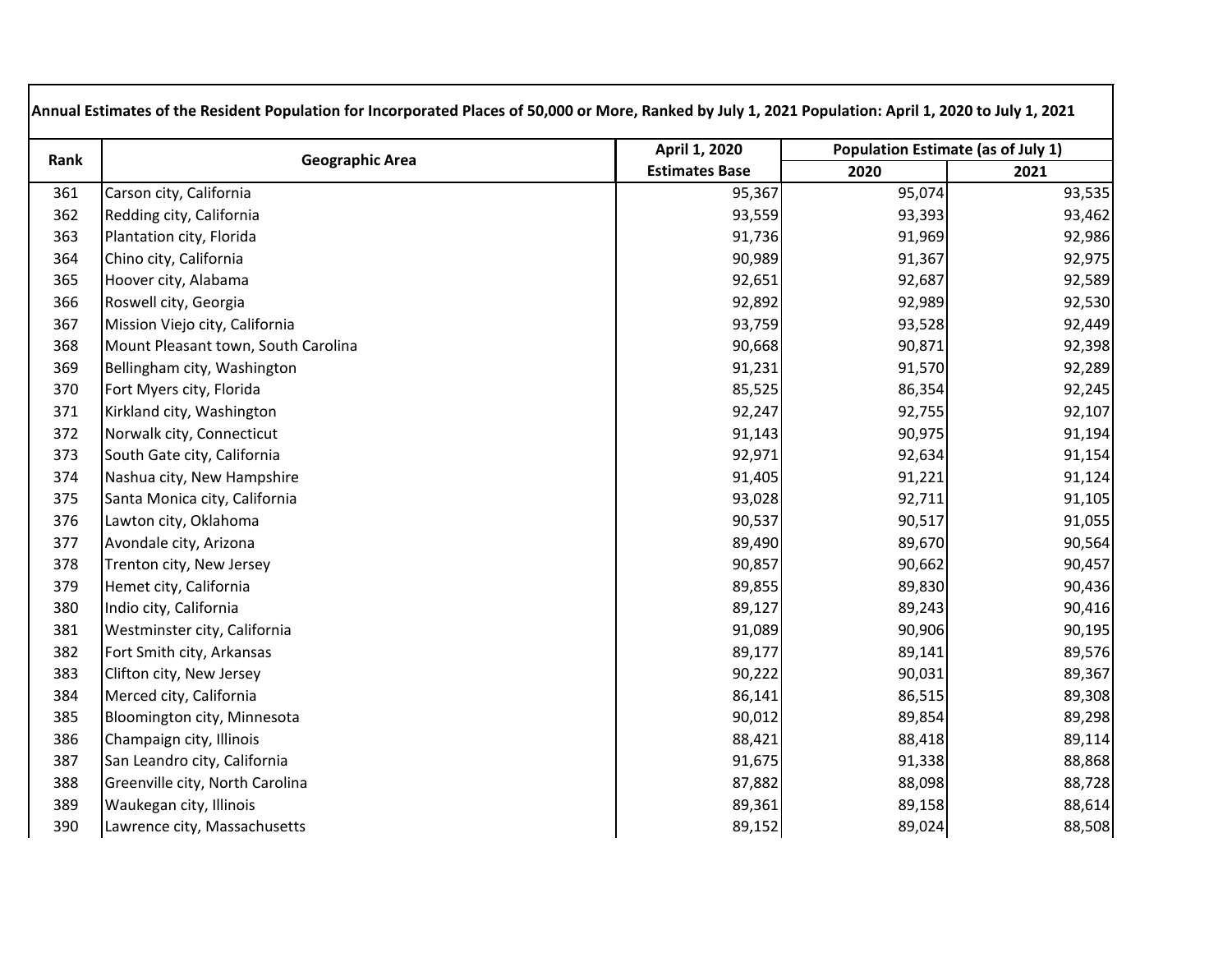| Rank | <b>Geographic Area</b>          | April 1, 2020         | <b>Population Estimate (as of July 1)</b> |        |
|------|---------------------------------|-----------------------|-------------------------------------------|--------|
|      |                                 | <b>Estimates Base</b> | 2020                                      | 2021   |
| 391  | Santa Barbara city, California  | 88,730                | 88,695                                    | 88,255 |
| 392  | Santa Fe city, New Mexico       | 87,497                | 87,684                                    | 88,193 |
| 393  | Springdale city, Arkansas       | 87,441                | 87,390                                    | 87,609 |
| 394  | Newton city, Massachusetts      | 88,787                | 88,624                                    | 87,453 |
| 395  | Citrus Heights city, California | 88,018                | 87,911                                    | 87,402 |
| 396  | San Ramon city, California      | 86,426                | 86,669                                    | 86,947 |
| 397  | Bryan city, Texas               | 85,461                | 85,810                                    | 86,866 |
| 398  | Troy city, Michigan             | 87,316                | 87,125                                    | 86,836 |
| 399  | Livermore city, California      | 88,614                | 88,487                                    | 86,803 |
| 400  | Ogden city, Utah                | 86,830                | 86,726                                    | 86,798 |
| 401  | Danbury city, Connecticut       | 86,550                | 86,356                                    | 86,759 |
| 402  | Duluth city, Minnesota          | 86,645                | 86,601                                    | 86,372 |
| 403  | Medford city, Oregon            | 85,828                | 85,861                                    | 86,367 |
| 404  | Deerfield Beach city, Florida   | 86,873                | 86,716                                    | 86,339 |
| 405  | Mission city, Texas             | 85,868                | 85,870                                    | 86,223 |
| 406  | Hawthorne city, California      | 88,255                | 87,938                                    | 86,091 |
| 407  | Manteca city, California        | 83,678                | 83,948                                    | 85,792 |
| 408  | Lake Forest city, California    | 86,070                | 86,005                                    | 85,742 |
| 409  | Auburn city, Washington         | 87,351                | 87,143                                    | 85,699 |
| 410  | Sioux City city, Iowa           | 85,731                | 85,654                                    | 85,617 |
| 411  | Franklin city, Tennessee        | 83,347                | 83,887                                    | 85,469 |
| 412  | Temple city, Texas              | 81,938                | 82,454                                    | 85,416 |
| 413  | Whittier city, California       | 87,383                | 87,045                                    | 85,311 |
| 414  | Melbourne city, Florida         | 84,313                | 84,373                                    | 85,064 |
| 415  | Newport Beach city, California  | 85,411                | 85,333                                    | 84,792 |
| 416  | Brooklyn Park city, Minnesota   | 86,688                | 86,411                                    | 84,526 |
| 417  | Westland city, Michigan         | 85,433                | 85,274                                    | 84,515 |
| 418  | Kennewick city, Washington      | 83,943                | 83,922                                    | 84,488 |
| 419  | Farmington Hills city, Michigan | 83,991                | 83,781                                    | 83,292 |
| 420  | Layton city, Utah               | 81,759                | 81,967                                    | 83,291 |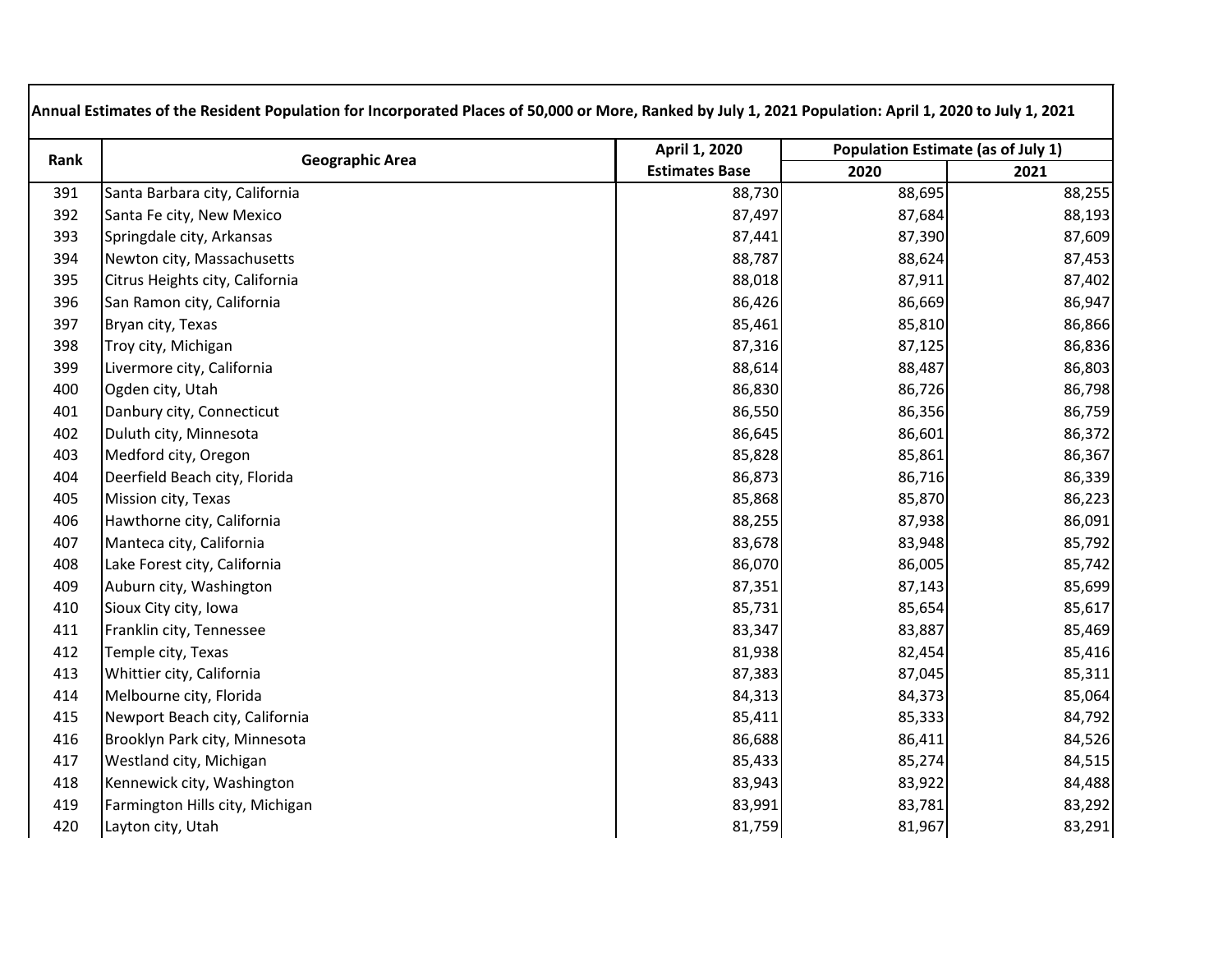| Rank | <b>Geographic Area</b>          | April 1, 2020         | <b>Population Estimate (as of July 1)</b> |        |
|------|---------------------------------|-----------------------|-------------------------------------------|--------|
|      |                                 | <b>Estimates Base</b> | 2020                                      | 2021   |
| 421  | Cicero town, Illinois           | 85,180                | 84,864                                    | 83,161 |
| 422  | Buena Park city, California     | 84,173                | 83,968                                    | 83,011 |
| 422  | Warwick city, Rhode Island      | 82,976                | 82,960                                    | 83,011 |
| 424  | Cranston city, Rhode Island     | 82,935                | 82,833                                    | 82,566 |
| 425  | Baytown city, Texas             | 83,698                | 83,495                                    | 82,480 |
| 426  | Largo city, Florida             | 82,632                | 82,515                                    | 82,341 |
| 427  | Johns Creek city, Georgia       | 82,499                | 82,591                                    | 82,065 |
| 428  | Longview city, Texas            | 81,760                | 81,713                                    | 81,762 |
| 429  | Redwood City city, California   | 84,234                | 84,180                                    | 81,643 |
| 430  | New Rochelle city, New York     | 79,996                | 80,559                                    | 81,587 |
| 431  | Mountain View city, California  | 82,592                | 82,455                                    | 81,516 |
| 432  | Warner Robins city, Georgia     | 80,324                | 80,494                                    | 81,446 |
| 433  | Folsom city, California         | 79,036                | 79,475                                    | 81,224 |
| 434  | Alhambra city, California       | 83,001                | 82,748                                    | 81,211 |
| 435  | Gastonia city, North Carolina   | 80,367                | 80,392                                    | 81,161 |
| 436  | Lake Charles city, Louisiana    | 85,434                | 85,352                                    | 81,097 |
| 437  | Miami Beach city, Florida       | 82,826                | 82,345                                    | 80,671 |
| 438  | Flint city, Michigan            | 81,381                | 81,201                                    | 80,628 |
| 439  | Lakewood city, California       | 82,727                | 82,403                                    | 80,611 |
| 440  | Homestead city, Florida         | 80,697                | 80,423                                    | 80,528 |
| 441  | Rancho Cordova city, California | 79,666                | 79,790                                    | 80,413 |
| 442  | South Jordan city, Utah         | 77,661                | 78,082                                    | 80,139 |
| 443  | Boynton Beach city, Florida     | 80,401                | 80,631                                    | 80,089 |
| 444  | North Port city, Florida        | 75,175                | 75,816                                    | 80,021 |
| 445  | Parma city, Ohio                | 81,047                | 80,824                                    | 79,982 |
| 446  | Lehi city, Utah                 | 76,107                | 77,000                                    | 79,978 |
| 447  | Bloomington city, Indiana       | 79,912                | 79,801                                    | 79,968 |
| 448  | Perris city, California         | 78,786                | 78,897                                    | 79,835 |
| 449  | Plymouth city, Minnesota        | 81,181                | 81,091                                    | 79,828 |
| 450  | Somerville city, Massachusetts  | 81,054                | 80,842                                    | 79,815 |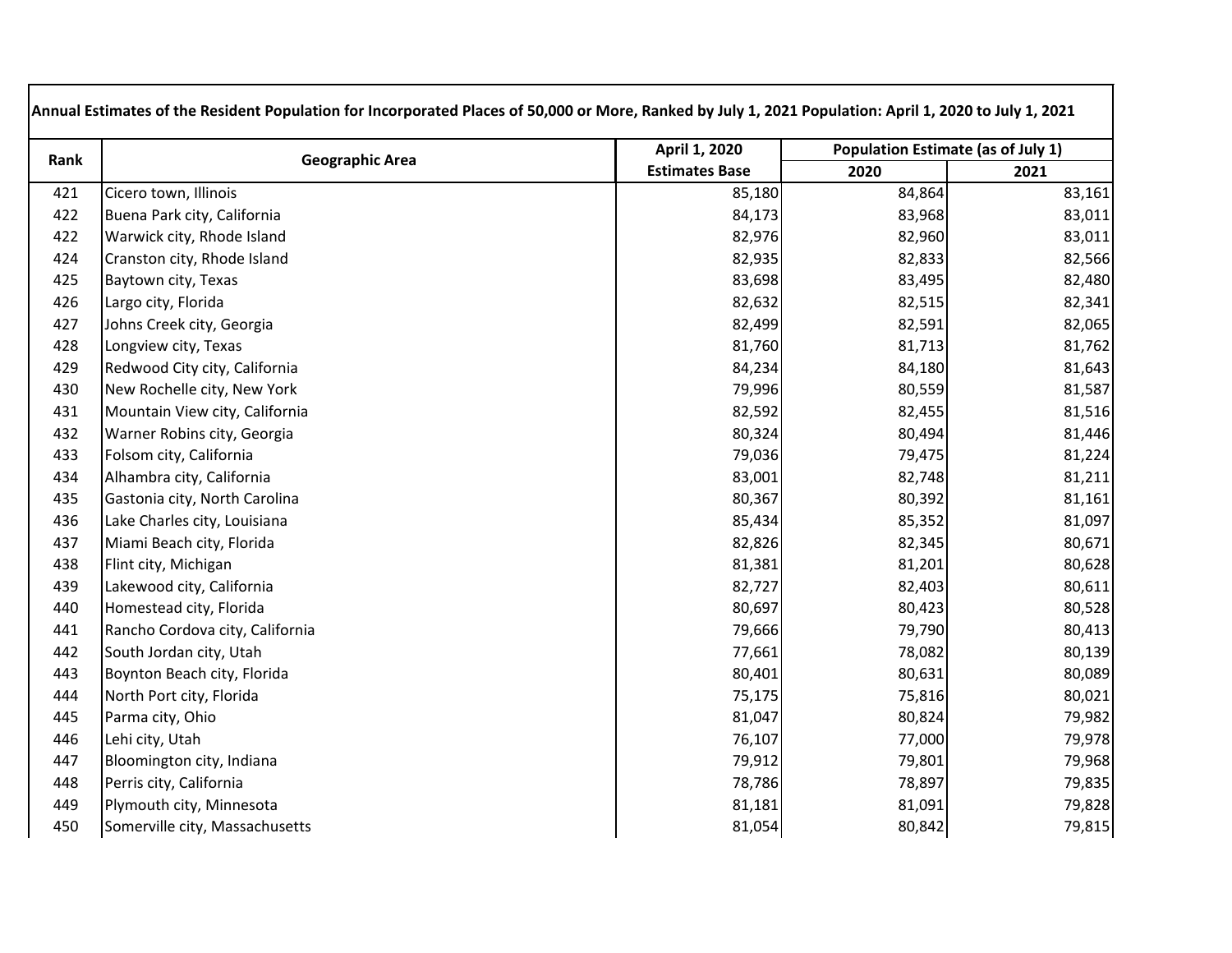| Rank | <b>Geographic Area</b>        | April 1, 2020         | Population Estimate (as of July 1) |        |
|------|-------------------------------|-----------------------|------------------------------------|--------|
|      |                               | <b>Estimates Base</b> | 2020                               | 2021   |
| 451  | Pharr city, Texas             | 79,779                | 79,836                             | 79,697 |
| 452  | Frederick city, Maryland      | 78,062                | 78,215                             | 79,588 |
| 453  | Kissimmee city, Florida       | 79,242                | 79,158                             | 79,436 |
| 454  | Tustin city, California       | 80,142                | 80,023                             | 79,430 |
| 455  | Jonesboro city, Arkansas      | 78,524                | 78,787                             | 79,324 |
| 456  | Upland city, California       | 79,110                | 79,118                             | 79,274 |
| 457  | Milpitas city, California     | 80,275                | 80,363                             | 79,066 |
| 458  | Lynchburg city, Virginia      | 79,009                | 78,871                             | 79,009 |
| 459  | Pasco city, Washington        | 77,579                | 77,856                             | 78,871 |
| 460  | Napa city, California         | 79,276                | 79,051                             | 78,818 |
| 461  | Cedar Park city, Texas        | 77,646                | 78,038                             | 78,693 |
| 462  | Chino Hills city, California  | 78,573                | 78,544                             | 78,665 |
| 463  | Auburn city, Alabama          | 76,000                | 76,429                             | 78,564 |
| 464  | Bloomington city, Illinois    | 78,273                | 78,226                             | 78,283 |
| 465  | Pleasanton city, California   | 80,421                | 80,201                             | 78,252 |
| 466  | Evanston city, Illinois       | 79,035                | 78,796                             | 77,517 |
| 467  | Bellflower city, California   | 79,298                | 79,019                             | 77,408 |
| 468  | Flower Mound town, Texas      | 75,859                | 76,330                             | 77,243 |
| 469  | Loveland city, Colorado       | 76,677                | 76,622                             | 77,194 |
| 470  | Racine city, Wisconsin        | 77,775                | 77,578                             | 77,127 |
| 471  | Schaumburg village, Illinois  | 78,691                | 78,443                             | 77,082 |
| 472  | Woodbury city, Minnesota      | 75,163                | 75,479                             | 76,990 |
| 473  | Flagstaff city, Arizona       | 76,781                | 76,960                             | 76,989 |
| 474  | Hammond city, Indiana         | 77,754                | 77,607                             | 76,984 |
| 475  | Wyoming city, Michigan        | 76,574                | 76,772                             | 76,749 |
| 476  | Pittsburg city, California    | 76,439                | 76,600                             | 76,544 |
| 477  | Alameda city, California      | 78,611                | 78,333                             | 76,362 |
| 478  | Redmond city, Washington      | 73,375                | 73,422                             | 76,354 |
| 479  | Castle Rock town, Colorado    | 73,012                | 73,700                             | 76,353 |
| 480  | Apple Valley town, California | 75,913                | 75,929                             | 76,224 |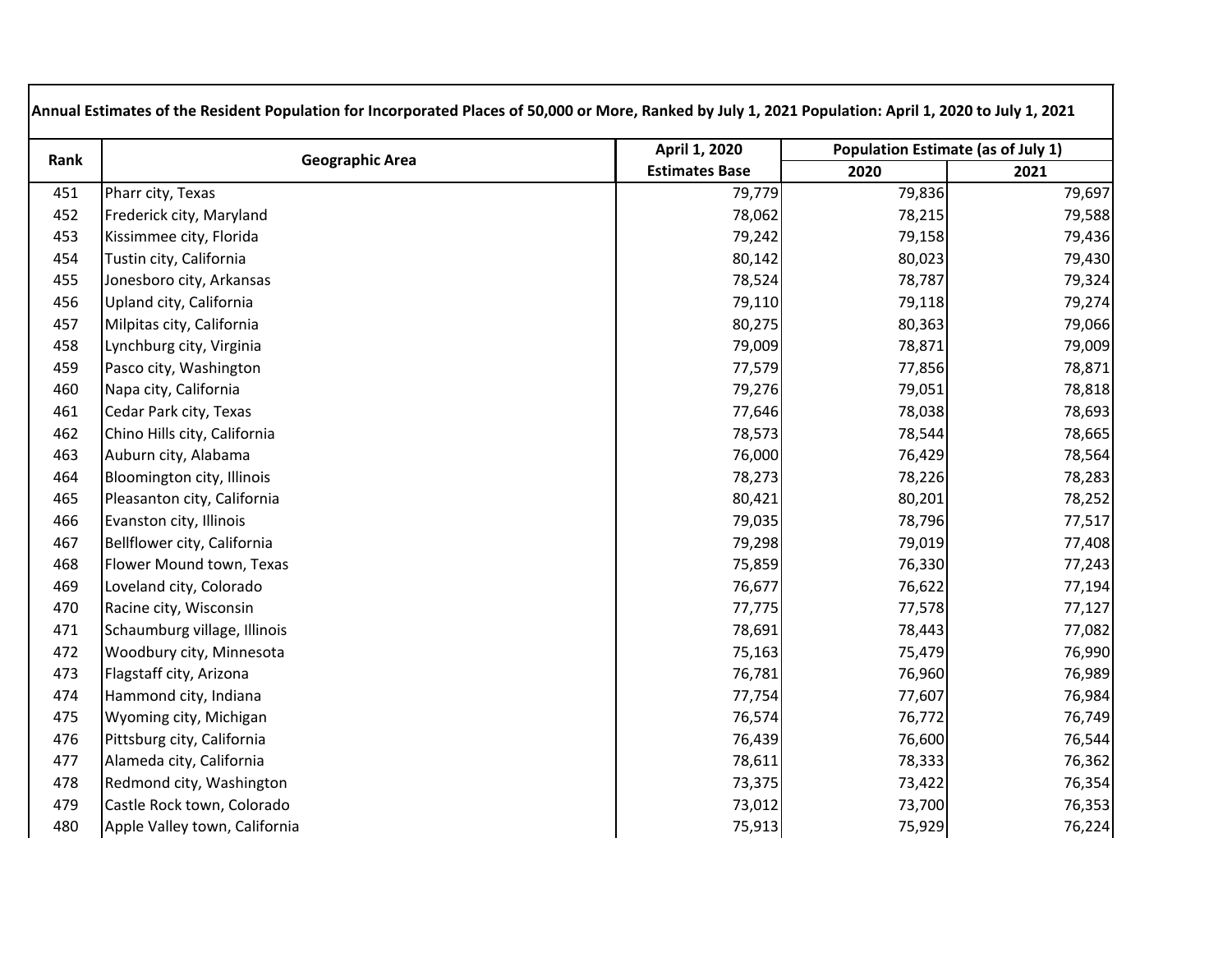| Rank | <b>Geographic Area</b>              | April 1, 2020<br><b>Estimates Base</b> | Population Estimate (as of July 1) |        |
|------|-------------------------------------|----------------------------------------|------------------------------------|--------|
|      |                                     |                                        | 2020                               | 2021   |
| 481  | Rapid City city, South Dakota       | 74,194                                 | 74,350                             | 76,184 |
| 482  | Rochester Hills city, Michigan      | 76,293                                 | 76,135                             | 76,028 |
| 483  | Arlington Heights village, Illinois | 77,595                                 | 77,377                             | 76,000 |
| 484  | Doral city, Florida                 | 75,803                                 | 76,094                             | 75,966 |
| 485  | Southfield city, Michigan           | 76,579                                 | 76,367                             | 75,898 |
| 486  | Scranton city, Pennsylvania         | 76,110                                 | 75,950                             | 75,874 |
| 487  | Bethlehem city, Pennsylvania        | 75,710                                 | 75,629                             | 75,624 |
| 488  | Georgetown city, Texas              | 66,964                                 | 68,227                             | 75,420 |
| 489  | Pawtucket city, Rhode Island        | 75,842                                 | 75,721                             | 75,387 |
| 490  | Broomfield city, Colorado           | 74,112                                 | 74,513                             | 75,325 |
| 491  | Appleton city, Wisconsin            | 75,315                                 | 75,300                             | 74,854 |
| 492  | Missouri City city, Texas           | 74,244                                 | 74,380                             | 74,850 |
| 493  | Missoula city, Montana              | 73,746                                 | 73,949                             | 74,822 |
| 494  | Iowa City city, Iowa                | 74,373                                 | 74,443                             | 74,596 |
| 495  | Daytona Beach city, Florida         | 71,681                                 | 71,838                             | 74,437 |
| 496  | Mansfield city, Texas               | 72,654                                 | 72,778                             | 74,368 |
| 497  | Bismarck city, North Dakota         | 73,651                                 | 73,675                             | 74,138 |
| 498  | Rock Hill city, South Carolina      | 73,905                                 | 74,157                             | 74,102 |
| 499  | New Britain city, Connecticut       | 74,217                                 | 74,062                             | 73,841 |
| 500  | Bolingbrook village, Illinois       | 73,956                                 | 73,831                             | 73,597 |
| 501  | Bowling Green city, Kentucky        | 72,524                                 | 72,642                             | 73,529 |
| 502  | Lauderhill city, Florida            | 74,495                                 | 74,271                             | 73,458 |
| 503  | Redlands city, California           | 73,004                                 | 73,023                             | 73,288 |
| 504  | Kalamazoo city, Michigan            | 73,808                                 | 73,707                             | 73,257 |
| 505  | Rocklin city, California            | 71,571                                 | 71,801                             | 72,975 |
| 506  | Jacksonville city, North Carolina   | 73,339                                 | 73,183                             | 72,876 |
| 507  | Lakeville city, Minnesota           | 69,654                                 | 70,175                             | 72,812 |
| 508  | Turlock city, California            | 72,645                                 | 72,611                             | 72,682 |
| 509  | Mount Vernon city, New York         | 73,693                                 | 73,483                             | 72,581 |
| 510  | Gulfport city, Mississippi          | 72,961                                 | 72,837                             | 72,105 |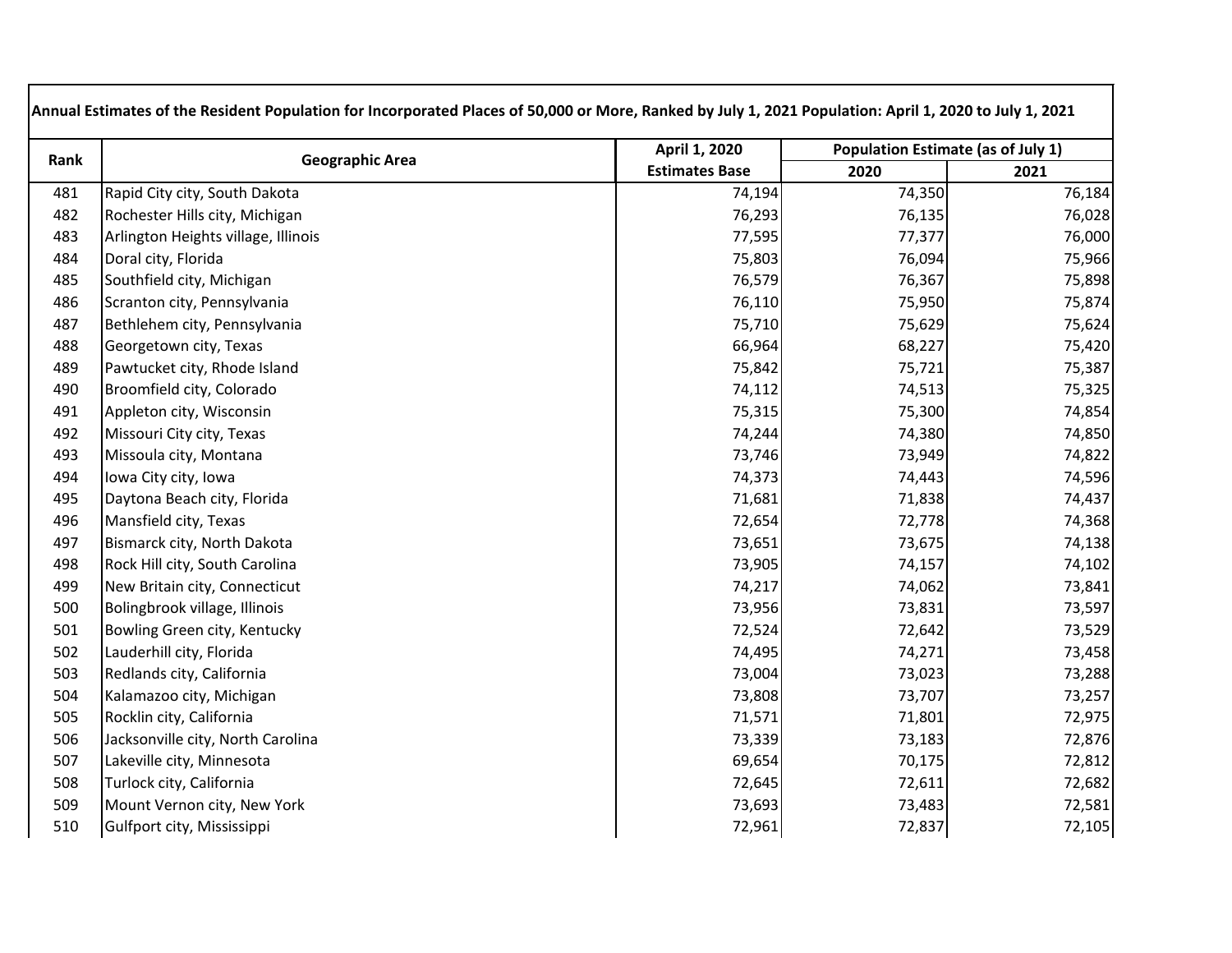| Rank | <b>Geographic Area</b>           | April 1, 2020         | Population Estimate (as of July 1) |        |
|------|----------------------------------|-----------------------|------------------------------------|--------|
|      |                                  | <b>Estimates Base</b> | 2020                               | 2021   |
| 511  | Greenville city, South Carolina  | 70,633                | 70,899                             | 72,095 |
| 512  | Harlingen city, Texas            | 71,802                | 71,803                             | 71,925 |
| 513  | Camden city, New Jersey          | 72,001                | 71,976                             | 71,773 |
| 514  | Dublin city, California          | 72,142                | 72,312                             | 71,674 |
| 515  | St. Joseph city, Missouri        | 72,456                | 72,293                             | 71,602 |
| 516  | Lake Elsinore city, California   | 70,366                | 70,415                             | 71,563 |
| 517  | Tamarac city, Florida            | 71,891                | 71,842                             | 71,541 |
| 518  | Eastvale city, California        | 69,849                | 70,023                             | 71,375 |
| 519  | Johnson City city, Tennessee     | 70,588                | 70,576                             | 71,278 |
| 520  | Framingham city, Massachusetts   | 72,342                | 72,162                             | 71,265 |
| 521  | Waukesha city, Wisconsin         | 71,405                | 71,365                             | 71,256 |
| 522  | Dothan city, Alabama             | 71,182                | 71,154                             | 71,175 |
| 523  | Marysville city, Washington      | 70,683                | 70,894                             | 71,144 |
| 524  | Rogers city, Arkansas            | 69,753                | 70,123                             | 71,112 |
| 525  | Blaine city, Minnesota           | 70,293                | 70,505                             | 70,935 |
| 526  | Noblesville city, Indiana        | 69,517                | 69,800                             | 70,926 |
| 527  | Camarillo city, California       | 70,797                | 70,844                             | 70,858 |
| 528  | Lafayette city, Indiana          | 70,906                | 70,809                             | 70,835 |
| 529  | St. Charles city, Missouri       | 70,384                | 70,562                             | 70,820 |
| 530  | Wilmington city, Delaware        | 70,941                | 70,875                             | 70,750 |
| 531  | Tulare city, California          | 68,880                | 69,197                             | 70,733 |
| 532  | Maple Grove city, Minnesota      | 70,509                | 70,518                             | 70,726 |
| 533  | Baldwin Park city, California    | 72,323                | 72,082                             | 70,629 |
| 534  | Canton city, Ohio                | 70,947                | 70,784                             | 70,426 |
| 535  | Ankeny city, Iowa                | 67,892                | 68,316                             | 70,287 |
| 536  | North Richland Hills city, Texas | 69,968                | 70,310                             | 70,209 |
| 537  | West Des Moines city, Iowa       | 68,717                | 68,895                             | 69,792 |
| 538  | Redondo Beach city, California   | 71,520                | 71,261                             | 69,781 |
| 539  | Walnut Creek city, California    | 70,078                | 69,974                             | 69,695 |
| 540  | Decatur city, Illinois           | 70,765                | 70,514                             | 69,646 |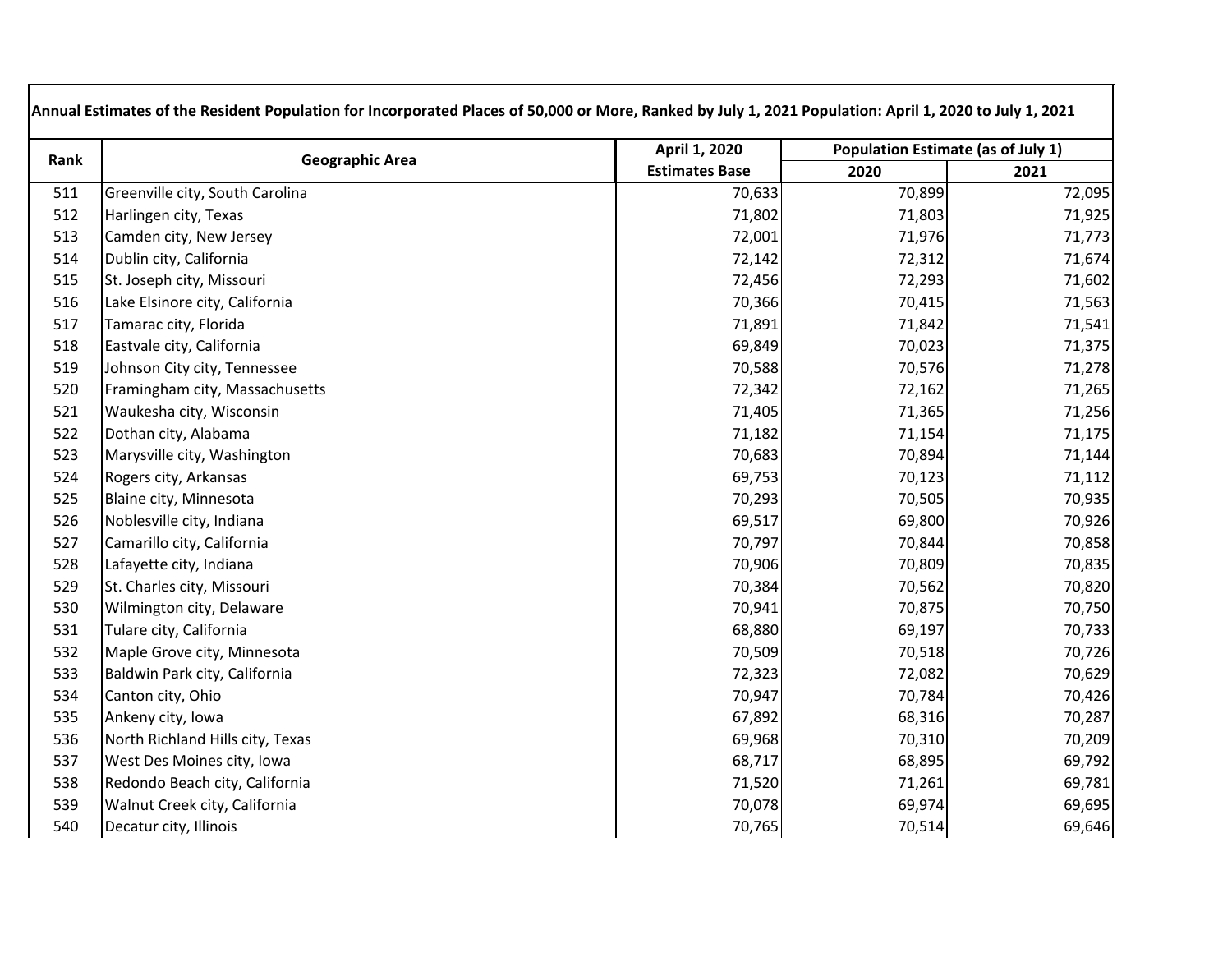| Rank | <b>Geographic Area</b>        | April 1, 2020         | Population Estimate (as of July 1) |        |
|------|-------------------------------|-----------------------|------------------------------------|--------|
|      |                               | <b>Estimates Base</b> | 2020                               | 2021   |
| 541  | Passaic city, New Jersey      | 70,466                | 70,316                             | 69,633 |
| 542  | Yuba City city, California    | 70,101                | 69,952                             | 69,536 |
| 543  | Eau Claire city, Wisconsin    | 69,291                | 69,313                             | 69,441 |
| 544  | Bayonne city, New Jersey      | 71,555                | 71,546                             | 69,211 |
| 545  | Gaithersburg city, Maryland   | 69,657                | 69,522                             | 69,101 |
| 546  | Albany city, Georgia          | 69,832                | 69,486                             | 69,048 |
| 547  | East Orange city, New Jersey  | 69,725                | 69,577                             | 68,903 |
| 548  | St. Cloud city, Minnesota     | 68,774                | 68,711                             | 68,818 |
| 549  | Union City city, California   | 70,650                | 70,460                             | 68,681 |
| 550  | Eagan city, Minnesota         | 68,905                | 68,766                             | 68,642 |
| 551  | San Marcos city, Texas        | 67,290                | 67,701                             | 68,580 |
| 552  | Gary city, Indiana            | 68,982                | 68,853                             | 68,325 |
| 553  | Portland city, Maine          | 68,402                | 68,427                             | 68,313 |
| 554  | Jackson city, Tennessee       | 68,211                | 68,169                             | 68,114 |
| 555  | Yorba Linda city, California  | 68,460                | 68,431                             | 67,989 |
| 556  | Madera city, California       | 66,316                | 66,523                             | 67,944 |
| 557  | Shawnee city, Kansas          | 67,340                | 67,405                             | 67,511 |
| 558  | Haverhill city, Massachusetts | 67,764                | 67,690                             | 67,361 |
| 559  | Weston city, Florida          | 68,094                | 67,928                             | 67,312 |
| 560  | Rockville city, Maryland      | 67,101                | 67,357                             | 67,139 |
| 561  | Leander city, Texas           | 59,345                | 60,965                             | 67,124 |
| 562  | Lodi city, California         | 66,409                | 66,471                             | 67,021 |
| 563  | Schenectady city, New York    | 67,000                | 66,879                             | 66,990 |
| 564  | Grand Junction city, Colorado | 65,733                | 65,822                             | 66,964 |
| 565  | Waterloo city, Iowa           | 67,453                | 67,381                             | 66,941 |
| 566  | Idaho Falls city, Idaho       | 65,413                | 65,657                             | 66,898 |
| 567  | Pflugerville city, Texas      | 65,678                | 65,964                             | 66,884 |
| 568  | Davis city, California        | 66,796                | 66,659                             | 66,799 |
| 569  | Palo Alto city, California    | 68,724                | 68,486                             | 66,680 |
| 570  | Sammamish city, Washington    | 67,600                | 67,534                             | 66,630 |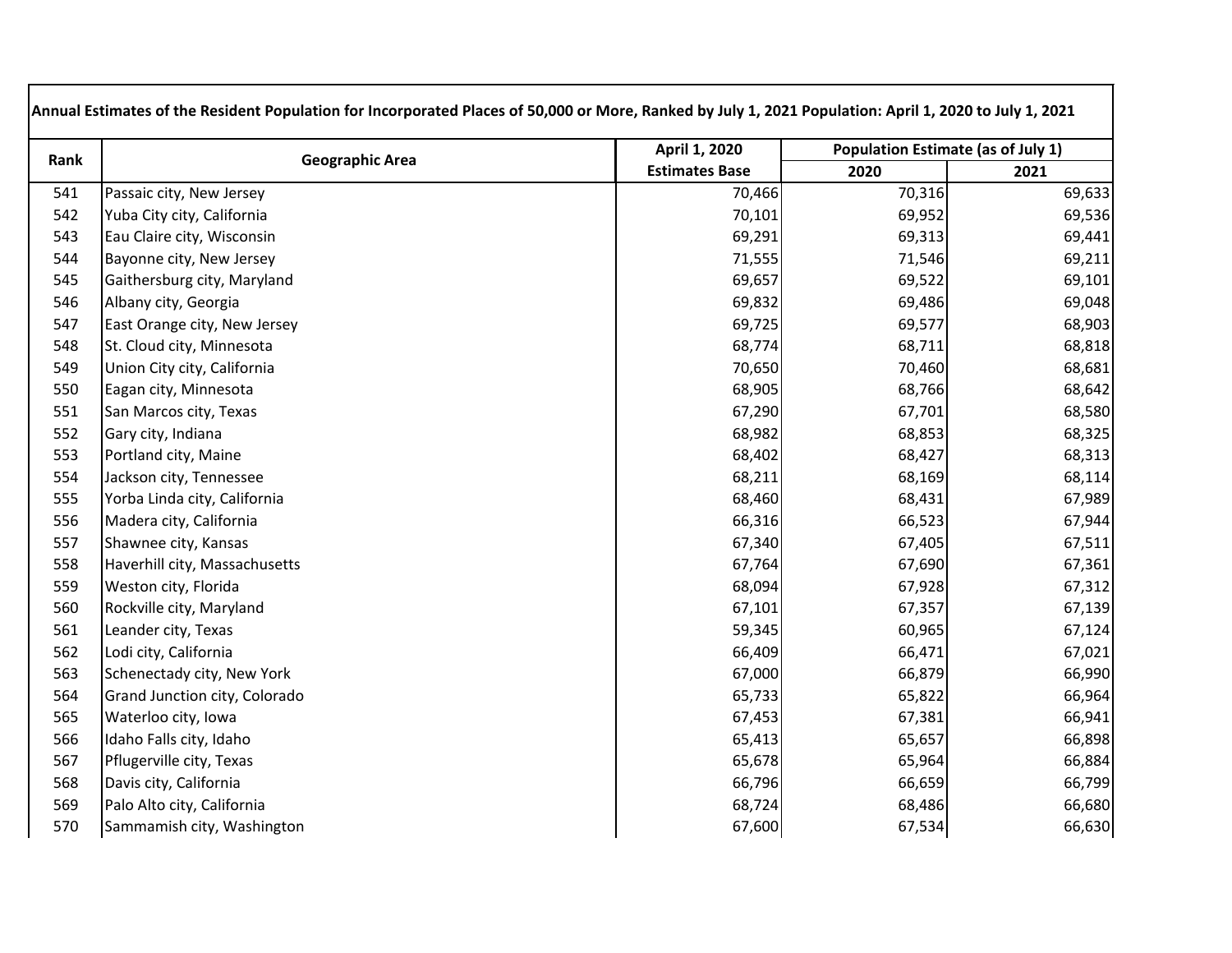| Rank | <b>Geographic Area</b>               | April 1, 2020         | Population Estimate (as of July 1) |        |
|------|--------------------------------------|-----------------------|------------------------------------|--------|
|      |                                      | <b>Estimates Base</b> | 2020                               | 2021   |
| 571  | Oshkosh city, Wisconsin              | 66,777                | 66,693                             | 66,607 |
| 572  | Delray Beach city, Florida           | 66,911                | 66,839                             | 66,573 |
| 573  | Novi city, Michigan                  | 66,252                | 66,186                             | 66,560 |
| 574  | Ames city, Iowa                      | 65,955                | 65,999                             | 66,424 |
| 575  | Skokie village, Illinois             | 67,775                | 67,682                             | 66,422 |
| 576  | Queen Creek town, Arizona            | 59,590                | 60,942                             | 66,346 |
| 577  | Palatine village, Illinois           | 67,771                | 67,588                             | 66,321 |
| 578  | Alpharetta city, Georgia             | 65,852                | 65,968                             | 66,127 |
| 579  | Janesville city, Wisconsin           | 65,631                | 65,643                             | 65,942 |
| 580  | Union City city, New Jersey          | 68,512                | 68,087                             | 65,638 |
| 581  | Lynwood city, California             | 67,139                | 66,897                             | 65,505 |
| 582  | Lorain city, Ohio                    | 65,340                | 65,324                             | 65,430 |
| 583  | Victoria city, Texas                 | 65,643                | 65,590                             | 65,377 |
| 584  | Kenner city, Louisiana               | 66,474                | 66,323                             | 65,364 |
| 585  | Muncie city, Indiana                 | 65,382                | 65,241                             | 65,292 |
| 586  | Conway city, Arkansas                | 63,656                | 63,783                             | 65,121 |
| 587  | Malden city, Massachusetts           | 66,353                | 66,114                             | 65,074 |
| 588  | Cheyenne city, Wyoming               | 65,096                | 65,161                             | 65,051 |
| 589  | Greenwood city, Indiana              | 63,903                | 64,035                             | 64,918 |
| 590  | Brentwood city, California           | 64,355                | 64,499                             | 64,870 |
| 591  | Utica city, New York                 | 65,263                | 65,102                             | 64,501 |
| 592  | Commerce City city, Colorado         | 62,477                | 62,793                             | 64,287 |
| 593  | South San Francisco city, California | 66,119                | 66,128                             | 64,251 |
| 594  | Laguna Niguel city, California       | 64,519                | 64,359                             | 64,239 |
| 595  | North Little Rock city, Arkansas     | 64,633                | 64,665                             | 64,162 |
| 596  | Millcreek city, Utah                 | 63,899                | 63,637                             | 64,110 |
| 597  | Ocala city, Florida                  | 63,455                | 63,600                             | 64,096 |
| 598  | Waltham city, Massachusetts          | 64,994                | 64,817                             | 64,015 |
| 599  | Burnsville city, Minnesota           | 64,352                | 64,530                             | 63,943 |
| 600  | San Clemente city, California        | 64,409                | 64,346                             | 63,896 |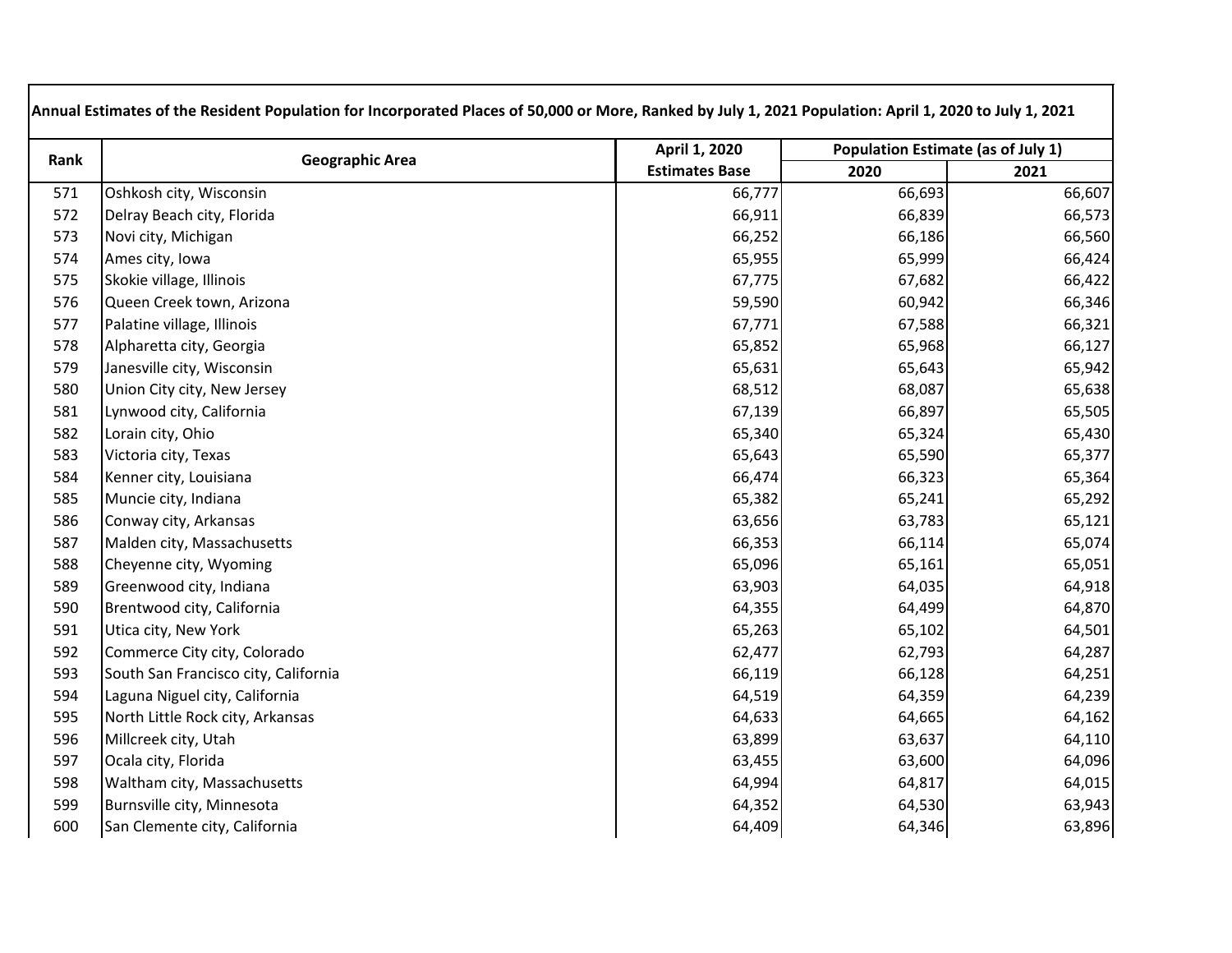| Rank | <b>Geographic Area</b>            | April 1, 2020         | Population Estimate (as of July 1) |        |
|------|-----------------------------------|-----------------------|------------------------------------|--------|
|      |                                   | <b>Estimates Base</b> | 2020                               | 2021   |
| 601  | Bellevue city, Nebraska           | 64,208                | 64,301                             | 63,737 |
| 602  | Rowlett city, Texas               | 62,543                | 62,743                             | 63,671 |
| 603  | Caldwell city, Idaho              | 59,985                | 60,482                             | 63,629 |
| 604  | Port Orange city, Florida         | 62,872                | 62,940                             | 63,486 |
| 605  | Moore city, Oklahoma              | 63,308                | 63,503                             | 63,462 |
| 606  | Coon Rapids city, Minnesota       | 63,660                | 63,590                             | 63,385 |
| 607  | Lakewood city, Washington         | 63,666                | 63,619                             | 63,331 |
| 608  | Eden Prairie city, Minnesota      | 64,375                | 64,335                             | 63,161 |
| 609  | Hamilton city, Ohio               | 63,386                | 63,361                             | 62,947 |
| 610  | Apex town, North Carolina         | 58,797                | 59,945                             | 62,911 |
| 611  | Bossier City city, Louisiana      | 62,722                | 62,653                             | 62,865 |
| 612  | Porterville city, California      | 62,607                | 62,619                             | 62,742 |
| 613  | Maricopa city, Arizona            | 58,442                | 59,133                             | 62,720 |
| 614  | La Habra city, California         | 63,200                | 63,140                             | 62,609 |
| 615  | Taylor city, Michigan             | 63,384                | 63,252                             | 62,573 |
| 616  | Dearborn Heights city, Michigan   | 63,257                | 63,120                             | 62,451 |
| 617  | Council Bluffs city, Iowa         | 62,701                | 62,625                             | 62,415 |
| 618  | Hendersonville city, Tennessee    | 61,756                | 62,040                             | 62,257 |
| 619  | Springfield city, Oregon          | 62,360                | 62,295                             | 62,256 |
| 620  | Medford city, Massachusetts       | 59,662                | 60,425                             | 62,098 |
| 621  | St. Cloud city, Florida           | 58,973                | 59,404                             | 62,043 |
| 622  | Santa Cruz city, California       | 62,341                | 62,251                             | 61,950 |
| 623  | Richland city, Washington         | 60,538                | 60,798                             | 61,929 |
| 624  | Huntersville town, North Carolina | 61,403                | 61,574                             | 61,839 |
| 625  | Encinitas city, California        | 62,082                | 62,037                             | 61,762 |
| 626  | Marietta city, Georgia            | 60,969                | 60,940                             | 61,497 |
| 627  | Wellington village, Florida       | 61,854                | 61,779                             | 61,448 |
| 628  | Woodland city, California         | 60,852                | 60,917                             | 61,398 |
| 629  | Montebello city, California       | 62,771                | 62,527                             | 61,204 |
| 630  | Vineland city, New Jersey         | 61,305                | 61,202                             | 61,156 |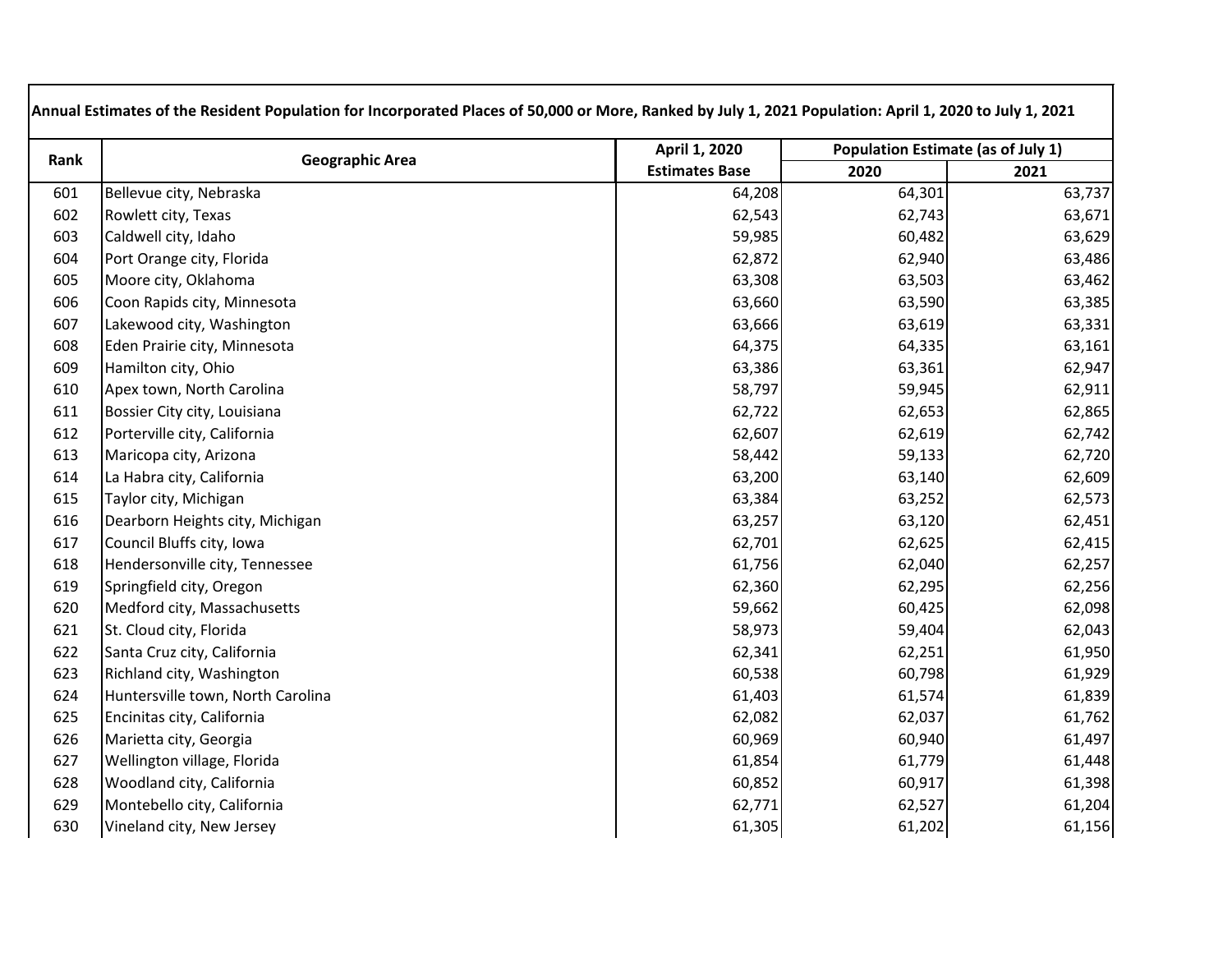| Rank | <b>Geographic Area</b>           | April 1, 2020         | Population Estimate (as of July 1) |        |
|------|----------------------------------|-----------------------|------------------------------------|--------|
|      |                                  | <b>Estimates Base</b> | 2020                               | 2021   |
| 631  | Chapel Hill town, North Carolina | 61,326                | 61,272                             | 61,128 |
| 632  | Pontiac city, Michigan           | 61,572                | 61,390                             | 60,984 |
| 633  | Jupiter town, Florida            | 61,100                | 61,048                             | 60,802 |
| 634  | San Rafael city, California      | 61,287                | 61,154                             | 60,769 |
| 635  | Pico Rivera city, California     | 62,215                | 61,995                             | 60,764 |
| 636  | La Mesa city, California         | 61,191                | 61,111                             | 60,721 |
| 637  | Sanford city, Florida            | 60,795                | 60,760                             | 60,681 |
| 638  | Bristol city, Connecticut        | 60,783                | 60,665                             | 60,661 |
| 639  | Meriden city, Connecticut        | 60,859                | 60,703                             | 60,517 |
| 640  | Euless city, Texas               | 61,089                | 61,105                             | 60,500 |
| 641  | Great Falls city, Montana        | 60,506                | 60,420                             | 60,403 |
| 642  | Parker town, Colorado            | 58,477                | 58,800                             | 60,313 |
| 643  | Youngstown city, Ohio            | 60,774                | 60,598                             | 60,270 |
| 644  | Owensboro city, Kentucky         | 60,205                | 60,183                             | 60,011 |
| 645  | Corvallis city, Oregon           | 59,696                | 59,697                             | 59,864 |
| 646  | Stonecrest city, Georgia         | 59,148                | 59,181                             | 59,863 |
| 647  | Santee city, California          | 60,075                | 60,057                             | 59,703 |
| 648  | Gardena city, California         | 61,069                | 60,892                             | 59,702 |
| 649  | Kokomo city, Indiana             | 59,609                | 59,606                             | 59,691 |
| 650  | Monterey Park city, California   | 61,259                | 61,012                             | 59,667 |
| 651  | Taunton city, Massachusetts      | 59,359                | 59,428                             | 59,600 |
| 652  | White Plains city, New York      | 59,555                | 59,564                             | 59,526 |
| 653  | West Allis city, Wisconsin       | 60,330                | 60,223                             | 59,484 |
| 654  | Des Plaines city, Illinois       | 60,681                | 60,511                             | 59,459 |
| 655  | Palm Beach Gardens city, Florida | 59,218                | 59,253                             | 59,449 |
| 656  | Blue Springs city, Missouri      | 58,648                | 58,774                             | 59,430 |
| 657  | Petaluma city, California        | 59,713                | 59,678                             | 59,403 |
| 658  | Wylie city, Texas                | 57,602                | 57,930                             | 59,394 |
| 659  | Taylorsville city, Utah          | 60,552                | 60,449                             | 59,242 |
| 660  | North Miami city, Florida        | 60,250                | 59,965                             | 59,229 |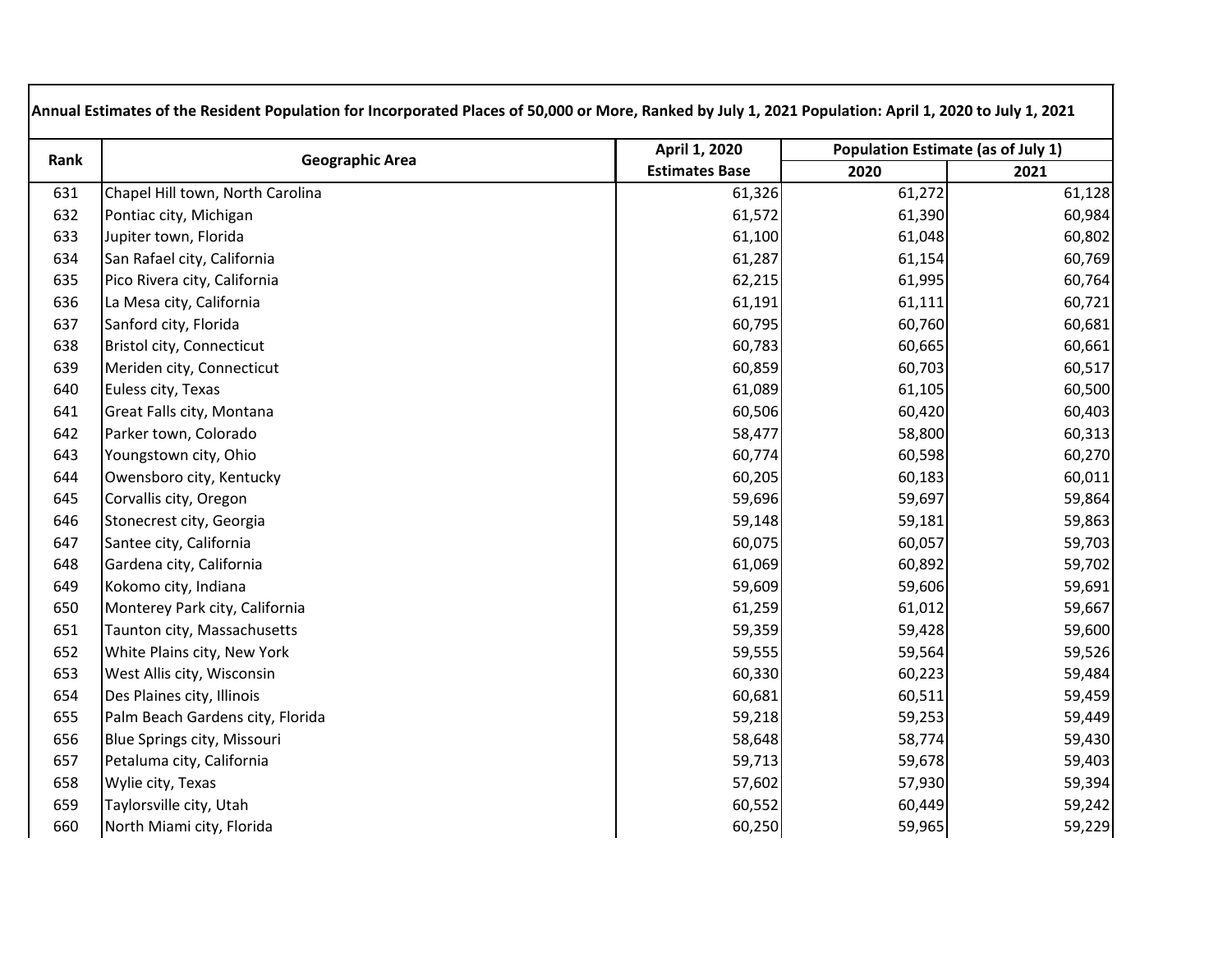| Rank | <b>Geographic Area</b>            | April 1, 2020         | <b>Population Estimate (as of July 1)</b> |        |
|------|-----------------------------------|-----------------------|-------------------------------------------|--------|
|      |                                   | <b>Estimates Base</b> | 2020                                      | 2021   |
| 661  | Dubuque city, Iowa                | 59,639                | 59,565                                    | 59,119 |
| 662  | Revere city, Massachusetts        | 61,878                | 61,565                                    | 59,075 |
| 663  | Carson City, Nevada               | 58,639                | 58,677                                    | 58,993 |
| 664  | Burlington city, North Carolina   | 57,346                | 57,593                                    | 58,818 |
| 665  | Grand Forks city, North Dakota    | 59,022                | 58,942                                    | 58,781 |
| 666  | Springfield city, Ohio            | 58,940                | 58,801                                    | 58,763 |
| 667  | Hempstead village, New York       | 59,113                | 59,000                                    | 58,734 |
| 668  | Hoboken city, New Jersey          | 60,675                | 60,590                                    | 58,690 |
| 669  | Casper city, Wyoming              | 59,072                | 59,242                                    | 58,656 |
| 670  | Cupertino city, California        | 60,575                | 60,343                                    | 58,622 |
| 671  | Terre Haute city, Indiana         | 58,621                | 58,543                                    | 58,525 |
| 672  | Hanford city, California          | 57,932                | 58,006                                    | 58,496 |
| 673  | Lenexa city, Kansas               | 57,425                | 57,501                                    | 58,388 |
| 674  | Madison city, Alabama             | 57,124                | 57,389                                    | 58,357 |
| 675  | Lake Havasu City city, Arizona    | 57,204                | 57,415                                    | 58,284 |
| 676  | St. Clair Shores city, Michigan   | 58,893                | 58,751                                    | 58,200 |
| 677  | Herriman city, Utah               | 55,312                | 56,321                                    | 58,198 |
| 678  | Midwest City city, Oklahoma       | 58,459                | 58,466                                    | 58,145 |
| 679  | St. Peters city, Missouri         | 57,725                | 57,678                                    | 58,129 |
| 680  | Gilroy city, California           | 59,669                | 59,493                                    | 58,101 |
| 681  | Margate city, Florida             | 58,697                | 58,552                                    | 58,001 |
| 682  | Royal Oak city, Michigan          | 58,217                | 58,098                                    | 57,953 |
| 683  | Shoreline city, Washington        | 58,532                | 58,699                                    | 57,918 |
| 684  | Orland Park village, Illinois     | 58,648                | 58,501                                    | 57,850 |
| 685  | Decatur city, Alabama             | 57,851                | 57,777                                    | 57,804 |
| 686  | Casa Grande city, Arizona         | 53,891                | 54,335                                    | 57,699 |
| 687  | Weymouth Town city, Massachusetts | 57,513                | 57,568                                    | 57,670 |
| 688  | Bowie city, Maryland              | 58,310                | 58,226                                    | 57,644 |
| 689  | Lancaster city, Pennsylvania      | 57,842                | 57,712                                    | 57,503 |
| 690  | Kettering city, Ohio              | 57,743                | 57,648                                    | 57,377 |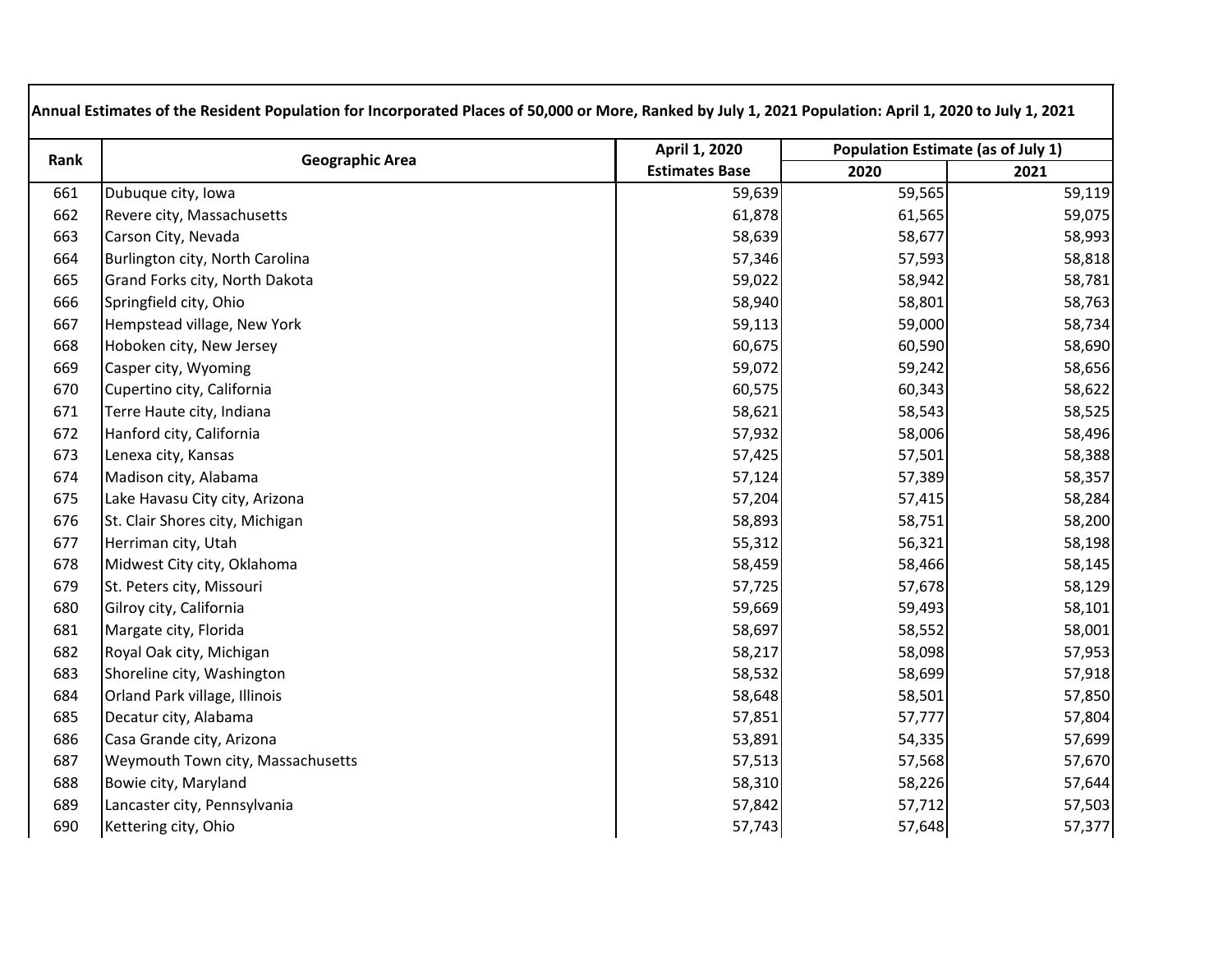| Rank | <b>Geographic Area</b>           | April 1, 2020         | <b>Population Estimate (as of July 1)</b> |        |  |
|------|----------------------------------|-----------------------|-------------------------------------------|--------|--|
|      |                                  | <b>Estimates Base</b> | 2020                                      | 2021   |  |
| 691  | Bartlett city, Tennessee         | 57,791                | 57,711                                    | 57,318 |  |
| 692  | Highland city, California        | 57,083                | 57,070                                    | 57,159 |  |
| 693  | Coconut Creek city, Florida      | 57,818                | 57,668                                    | 57,117 |  |
| 694  | Pocatello city, Idaho            | 56,238                | 56,282                                    | 57,092 |  |
| 695  | Oak Lawn village, Illinois       | 58,271                | 58,089                                    | 57,013 |  |
| 696  | Albany city, Oregon              | 56,412                | 56,599                                    | 56,828 |  |
| 697  | Bentonville city, Arkansas       | 54,120                | 54,675                                    | 56,734 |  |
| 698  | Fountain Valley city, California | 57,175                | 57,054                                    | 56,495 |  |
| 699  | Olympia city, Washington         | 55,435                | 55,626                                    | 55,919 |  |
| 700  | National City city, California   | 56,235                | 56,149                                    | 55,912 |  |
| 701  | Bradenton city, Florida          | 55,423                | 55,497                                    | 55,905 |  |
| 702  | Coeur d'Alene city, Idaho        | 54,515                | 54,770                                    | 55,904 |  |
| 703  | Berwyn city, Illinois            | 57,120                | 56,913                                    | 55,772 |  |
| 704  | Tigard city, Oregon              | 54,832                | 54,995                                    | 55,767 |  |
| 705  | DeSoto city, Texas               | 56,155                | 56,074                                    | 55,729 |  |
| 706  | Port Arthur city, Texas          | 55,610                | 55,550                                    | 55,724 |  |
| 707  | New Brunswick city, New Jersey   | 55,443                | 55,483                                    | 55,708 |  |
| 708  | Smyrna city, Georgia             | 55,689                | 55,635                                    | 55,685 |  |
| 709  | Apple Valley city, Minnesota     | 56,246                | 56,135                                    | 55,638 |  |
| 710  | Kingsport city, Tennessee        | 55,444                | 55,366                                    | 55,582 |  |
| 711  | Valdosta city, Georgia           | 55,485                | 55,468                                    | 55,567 |  |
| 712  | Mount Prospect village, Illinois | 56,749                | 56,626                                    | 55,541 |  |
| 713  | Smyrna town, Tennessee           | 53,138                | 53,516                                    | 55,518 |  |
| 714  | Apopka city, Florida             | 54,897                | 54,874                                    | 55,496 |  |
| 715  | Southaven city, Mississippi      | 54,640                | 54,774                                    | 55,429 |  |
| 716  | Brookhaven city, Georgia         | 55,143                | 55,119                                    | 55,366 |  |
| 717  | Arcadia city, California         | 56,737                | 56,512                                    | 55,345 |  |
| 718  | West Haven city, Connecticut     | 55,560                | 55,455                                    | 55,294 |  |
| 719  | Perth Amboy city, New Jersey     | 55,414                | 55,389                                    | 55,291 |  |
| 720  | San Jacinto city, California     | 53,946                | 54,086                                    | 55,290 |  |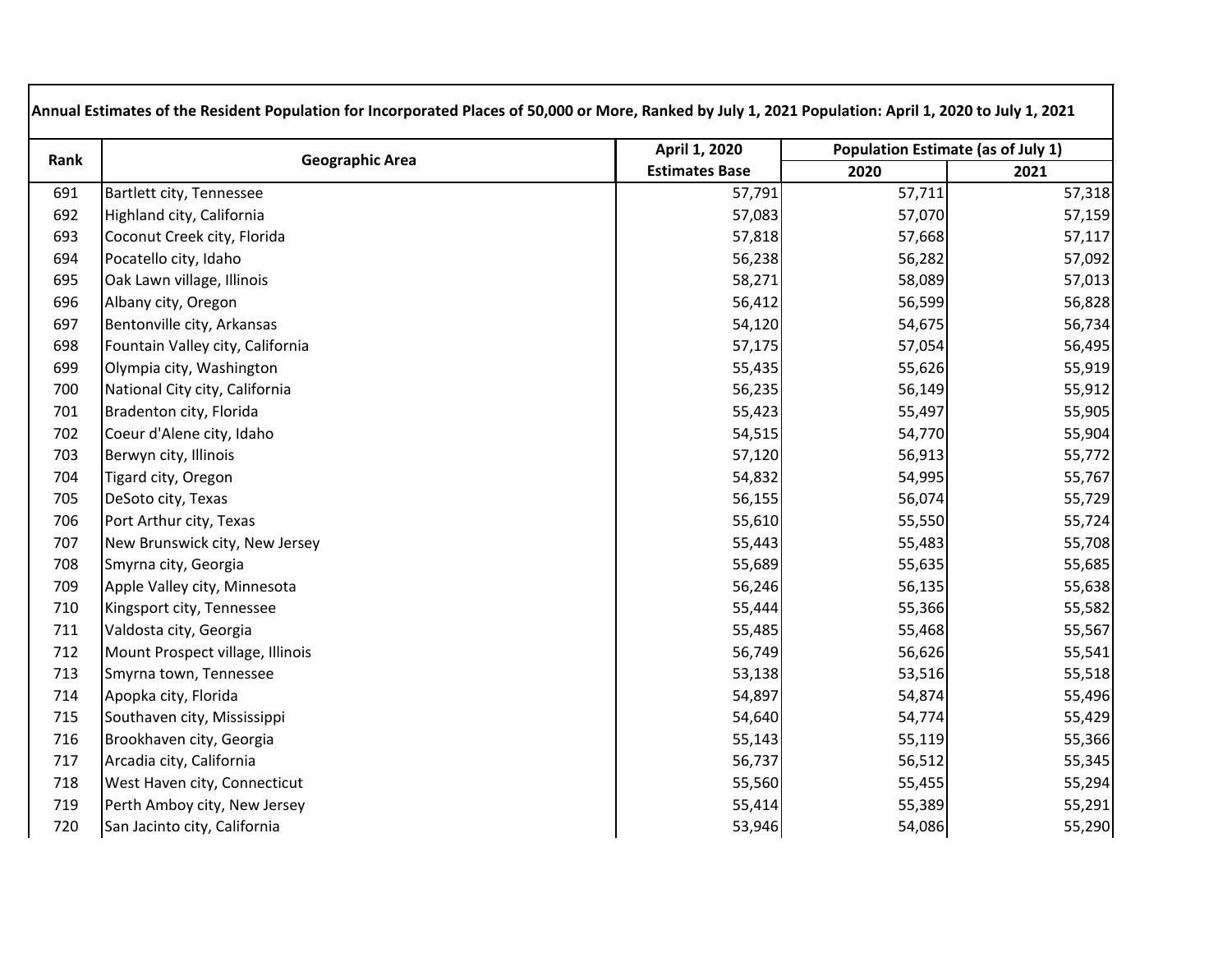| Rank | <b>Geographic Area</b>           | April 1, 2020         | <b>Population Estimate (as of July 1)</b> |        |
|------|----------------------------------|-----------------------|-------------------------------------------|--------|
|      |                                  | <b>Estimates Base</b> | 2020                                      | 2021   |
| 721  | Beaumont city, California        | 53,101                | 53,549                                    | 55,280 |
| 722  | Chicopee city, Massachusetts     | 55,576                | 55,481                                    | 55,190 |
| 723  | Plainfield city, New Jersey      | 54,609                | 54,418                                    | 54,936 |
| 724  | Bonita Springs city, Florida     | 53,820                | 54,006                                    | 54,904 |
| 725  | Marana town, Arizona             | 52,020                | 52,758                                    | 54,895 |
| 726  | Tinley Park village, Illinois    | 55,922                | 55,770                                    | 54,864 |
| 727  | Anderson city, Indiana           | 54,745                | 54,669                                    | 54,817 |
| 728  | Sarasota city, Florida           | 54,108                | 54,155                                    | 54,764 |
| 729  | Manhattan city, Kansas           | 54,507                | 54,544                                    | 54,763 |
| 730  | Yucaipa city, California         | 54,620                | 54,605                                    | 54,739 |
| 731  | Bozeman city, Montana            | 52,855                | 53,119                                    | 54,539 |
| 732  | Lacey city, Washington           | 53,442                | 53,828                                    | 54,461 |
| 733  | Kannapolis city, North Carolina  | 53,145                | 53,431                                    | 54,446 |
| 734  | Logan city, Utah                 | 52,673                | 52,665                                    | 54,436 |
| 735  | Colton city, California          | 53,945                | 53,975                                    | 54,285 |
| 736  | Texas City city, Texas           | 51,898                | 52,259                                    | 54,247 |
| 737  | Kentwood city, Michigan          | 54,375                | 54,305                                    | 54,141 |
| 738  | Peabody city, Massachusetts      | 54,486                | 54,410                                    | 54,119 |
| 739  | Rocky Mount city, North Carolina | 54,351                | 54,248                                    | 53,957 |
| 740  | Elkhart city, Indiana            | 54,044                | 53,951                                    | 53,949 |
| 741  | Diamond Bar city, California     | 55,226                | 55,026                                    | 53,857 |
| 742  | Pensacola city, Florida          | 54,394                | 54,359                                    | 53,678 |
| 743  | Huntington Park city, California | 55,005                | 54,806                                    | 53,644 |
| 744  | West Sacramento city, California | 53,666                | 53,631                                    | 53,637 |
| 745  | Normal town, Illinois            | 53,585                | 53,575                                    | 53,594 |
| 746  | Spring Hill city, Tennessee      | 50,021                | 50,595                                    | 53,339 |
| 747  | Edina city, Minnesota            | 53,563                | 53,430                                    | 53,318 |
| 748  | Minnetonka city, Minnesota       | 53,962                | 54,241                                    | 53,266 |
| 749  | Oak Park village, Illinois       | 54,486                | 54,318                                    | 53,224 |
| 750  | Galveston city, Texas            | 53,585                | 53,520                                    | 53,219 |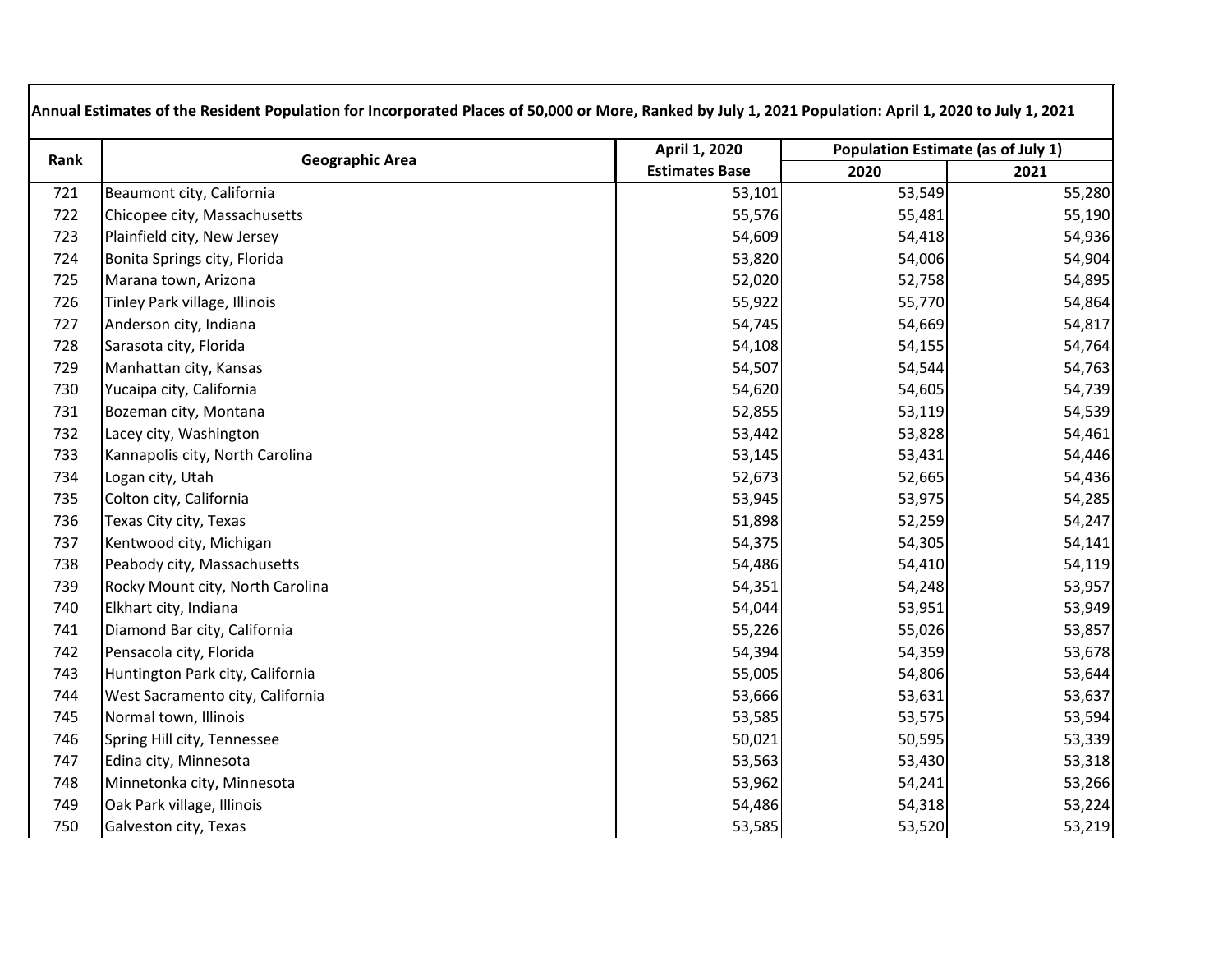| Rank | <b>Geographic Area</b>            | April 1, 2020         | <b>Population Estimate (as of July 1)</b> |        |
|------|-----------------------------------|-----------------------|-------------------------------------------|--------|
|      |                                   | <b>Estimates Base</b> | 2020                                      | 2021   |
| 751  | Twin Falls city, Idaho            | 51,593                | 51,816                                    | 53,213 |
| 752  | Pinellas Park city, Florida       | 53,116                | 53,359                                    | 53,202 |
| 753  | Wheaton city, Illinois            | 53,718                | 53,593                                    | 53,126 |
| 754  | Elyria city, Ohio                 | 52,738                | 52,730                                    | 52,816 |
| 755  | Methuen Town city, Massachusetts  | 53,026                | 52,999                                    | 52,798 |
| 756  | Winter Haven city, Florida        | 50,247                | 50,603                                    | 52,710 |
| 757  | Novato city, California           | 53,130                | 53,006                                    | 52,708 |
| 758  | Paramount city, California        | 53,828                | 53,631                                    | 52,506 |
| 759  | Battle Creek city, Michigan       | 52,631                | 52,541                                    | 52,335 |
| 759  | Grand Island city, Nebraska       | 53,083                | 52,944                                    | 52,335 |
| 761  | West New York town, New Jersey    | 52,798                | 52,493                                    | 52,242 |
| 762  | Cathedral City city, California   | 51,535                | 51,577                                    | 52,220 |
| 763  | La Crosse city, Wisconsin         | 52,690                | 52,647                                    | 52,185 |
| 764  | Delano city, California           | 51,845                | 51,864                                    | 52,173 |
| 765  | Watsonville city, California      | 52,739                | 52,623                                    | 52,067 |
| 766  | Florissant city, Missouri         | 52,548                | 52,445                                    | 52,003 |
| 767  | Joplin city, Missouri             | 51,719                | 51,703                                    | 51,846 |
| 768  | Aliso Viejo city, California      | 52,174                | 52,173                                    | 51,824 |
| 769  | Kyle city, Texas                  | 45,752                | 46,464                                    | 51,789 |
| 770  | Draper city, Utah                 | 50,510                | 50,481                                    | 51,749 |
| 771  | Burleson city, Texas              | 47,807                | 48,132                                    | 51,618 |
| 772  | Mooresville town, North Carolina  | 50,205                | 50,452                                    | 51,594 |
| 773  | Glendora city, California         | 52,610                | 52,505                                    | 51,569 |
| 774  | Palm Desert city, California      | 51,163                | 51,167                                    | 51,541 |
| 775  | Harrisonburg city, Virginia       | 51,814                | 51,675                                    | 51,430 |
| 776  | Hoffman Estates village, Illinois | 52,460                | 52,333                                    | 51,350 |
| 777  | Collierville town, Tennessee      | 51,198                | 51,247                                    | 51,343 |
| 778  | Placentia city, California        | 51,911                | 51,789                                    | 51,274 |
| 779  | Summerville town, South Carolina  | 50,933                | 51,010                                    | 51,216 |
| 780  | Mishawaka city, Indiana           | 51,201                | 51,126                                    | 51,074 |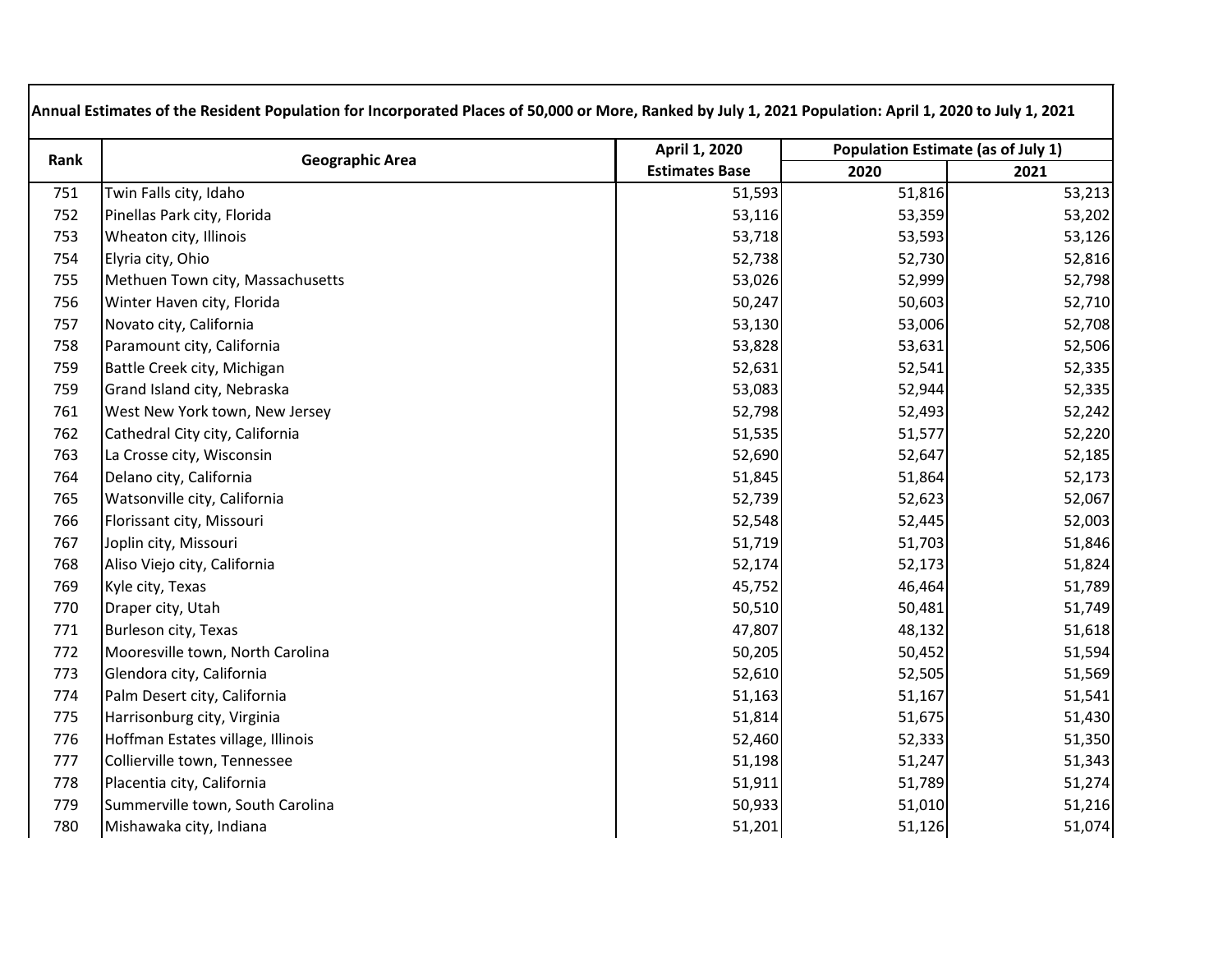| Rank | <b>Geographic Area</b>              | April 1, 2020         | Population Estimate (as of July 1) |        |
|------|-------------------------------------|-----------------------|------------------------------------|--------|
|      |                                     | <b>Estimates Base</b> | 2020                               | 2021   |
| 781  | Burien city, Washington             | 52,121                | 52,004                             | 51,073 |
| 782  | Little Elm city, Texas              | 46,361                | 47,078                             | 51,042 |
| 783  | Middletown city, Ohio               | 51,033                | 51,026                             | 50,998 |
| 784  | Dunwoody city, Georgia              | 51,629                | 51,539                             | 50,901 |
| 785  | Grapevine city, Texas               | 50,651                | 50,756                             | 50,872 |
| 786  | Cuyahoga Falls city, Ohio           | 51,109                | 51,014                             | 50,810 |
| 787  | Lincoln city, California            | 49,808                | 49,855                             | 50,649 |
| 788  | Westfield city, Indiana             | 46,427                | 46,990                             | 50,630 |
| 789  | Columbus city, Indiana              | 50,423                | 50,391                             | 50,569 |
| 790  | Enid city, Oklahoma                 | 51,327                | 51,149                             | 50,566 |
| 791  | Milford city (balance), Connecticut | 50,587                | 50,532                             | 50,541 |
| 792  | Covina city, California             | 51,373                | 51,246                             | 50,411 |
| 793  | Troy city, New York                 | 50,760                | 50,684                             | 50,394 |
| 794  | Newark city, Ohio                   | 49,913                | 49,952                             | 50,383 |
| 795  | Jeffersonville city, Indiana        | 49,413                | 49,494                             | 50,315 |
| 796  | Rosemead city, California           | 51,268                | 51,138                             | 50,245 |
| 797  | Harrisburg city, Pennsylvania       | 50,090                | 50,069                             | 50,135 |
| 798  | Lakewood city, Ohio                 | 50,848                | 50,693                             | 50,104 |
| 799  | Sheboygan city, Wisconsin           | 50,017                | 49,945                             | 49,931 |
| 800  | Cypress city, California            | 50,269                | 50,266                             | 49,926 |
| 801  | Murray city, Utah                   | 50,743                | 50,589                             | 49,729 |
| 802  | Chesterfield city, Missouri         | 50,014                | 49,956                             | 49,703 |
| 803  | Downers Grove village, Illinois     | 50,230                | 50,126                             | 49,654 |
| 804  | St. Louis Park city, Minnesota      | 50,016                | 50,020                             | 49,158 |

Note: Areas are included in this table if they exceed the stated threshold at any point in the time series. The estimates are based on the 2020 Census and reflect changes to the April 1, 2020 population due to geographic program revisions and the application of disclosure avoidance to protect confidentiality (DRB clearance number CBDRB-FY22-054). For population estimates methodology statements, see http://www.census.gov/programs-surveys/popest/technical-documentation/methodology.html. All geographic boundaries for the Vintage 2021 subcounty population estimates series are as of January 1, 2021. For updates on Legal Boundary Change/Annexation Data, see https://www.census.gov/geographies/reference-files/time-series/geo/bas/annex.html. Additional information on these localities can be found in the Geographic Boundary Change Notes (see https://www.census.gov/programs-surveys/geography/technical-documentation/boundary-change-notes.html).